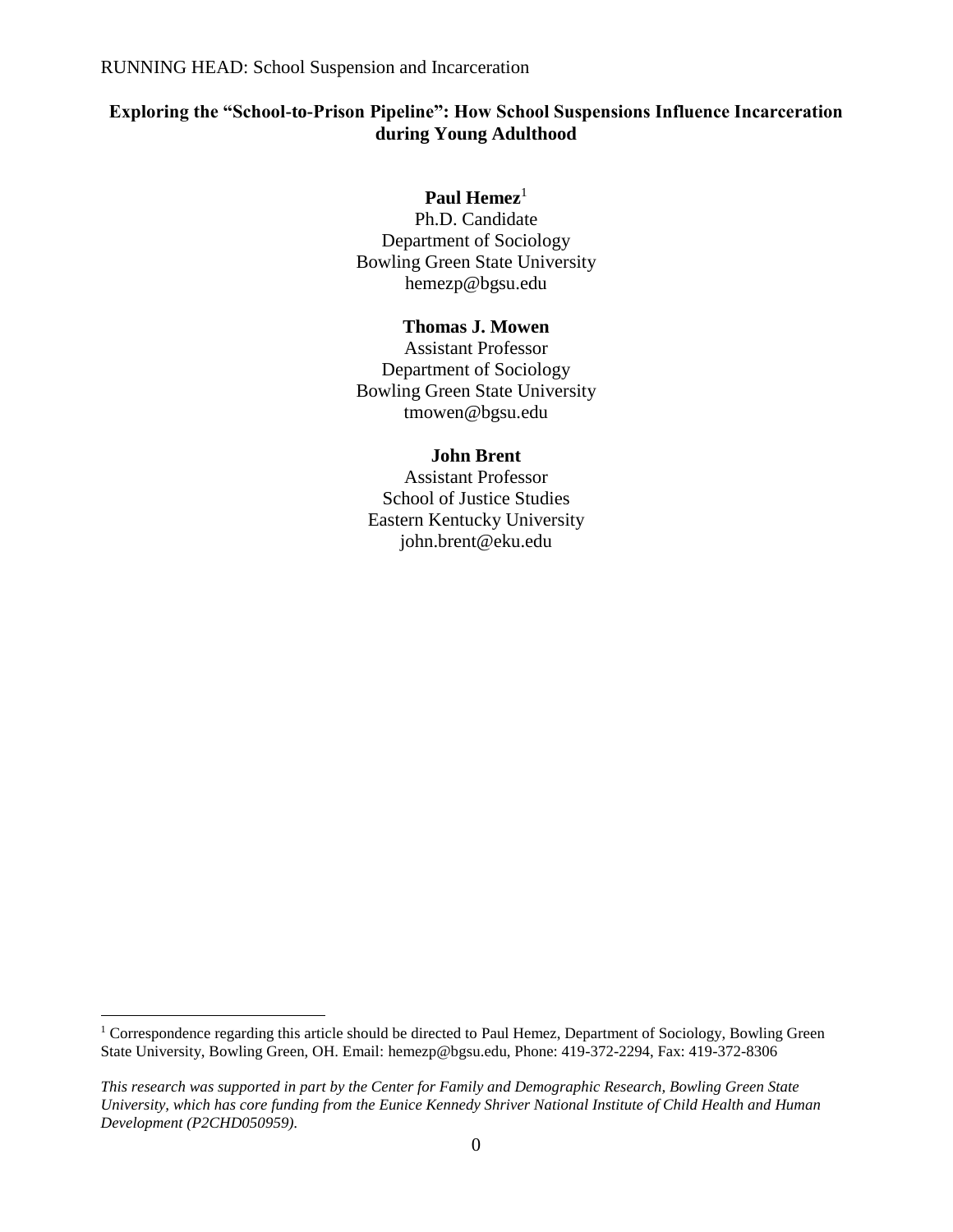### **Abstract**

The "school-to-prison pipeline" references a process in which youth who experience punitive punishment in school are increasingly enmeshed within the criminal justice system. While this metaphor is commonly accepted, few studies have examined the extent to which exclusionary school discipline significantly alters pathways towards incarceration as youth transition into young adulthood. Applying a life-course perspective and leveraging 15 waves of data from the National Longitudinal Survey of Youth 1997, this study examines how school suspensions influence odds of imprisonment during young adulthood. Mixed-effects longitudinal models demonstrate that receiving a suspension increases the odds of incarceration, even after accounting for key covariates including levels of criminal offending. However, results show that repeated suspensions do not appear to confer additional risk of incarceration. Results carry implications for the ways in which school punishment impacts youths' life-course.

*Key Words:* Suspension, incarceration, life-course, youth, school-to-prison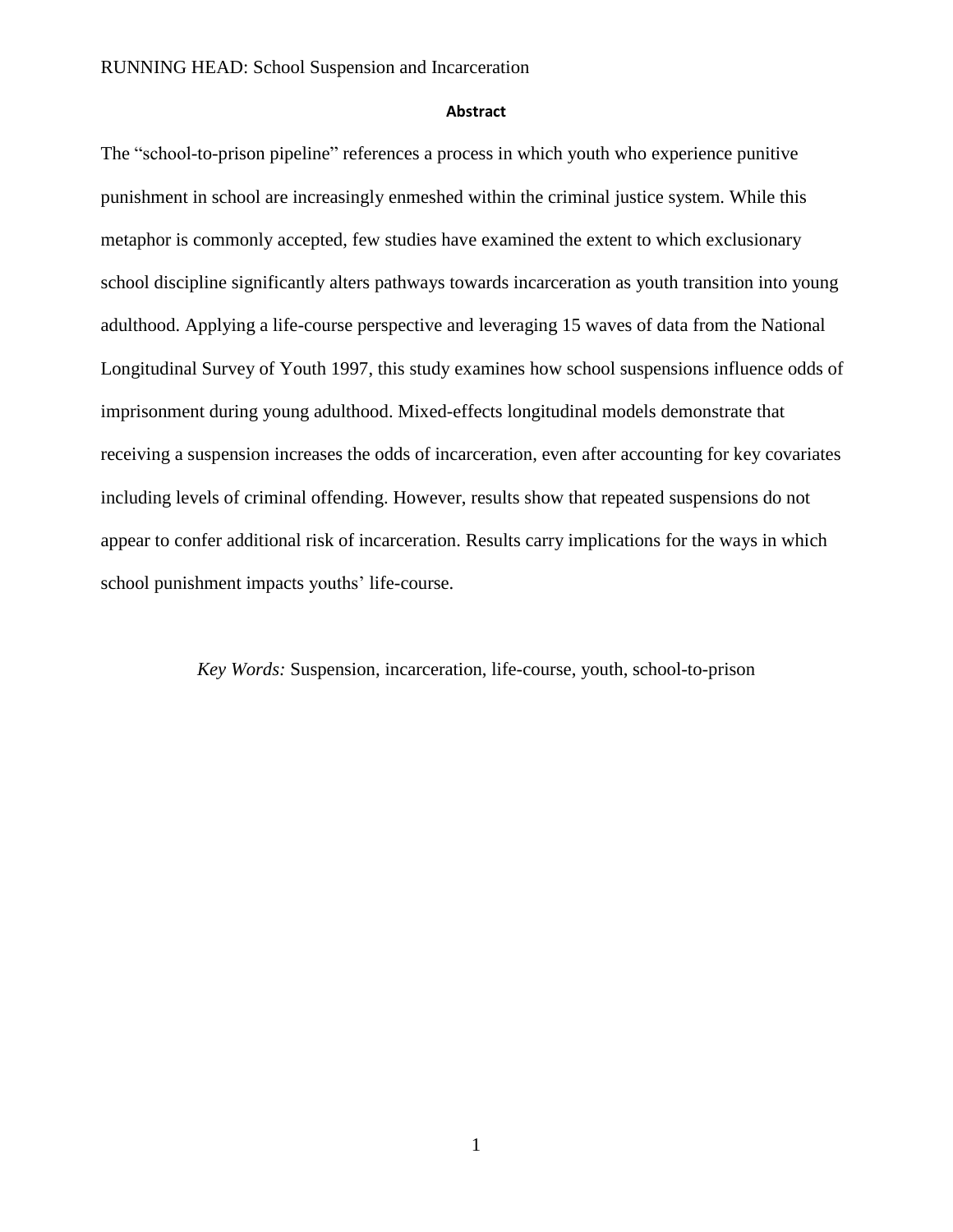# **Introduction**

Although mounting scrutiny over school discipline has led to various reform initiatives (see Gregory et al., 2017; Hirschfield, 2018a), the use of punitive and exclusionary punishment practices persists across the United States (Kupchik, 2016; Musu-Gillette et al., 2018). Recent reports from the Department of Education's (2018) Office of Civil Rights reveal that approximately 2.7 million students experienced at least one out-of-school suspension during the 2015-2016 academic year. In fact, estimates suggest that about  $1/3^{rd}$  of all students in the United States will receive at least one suspension by the time they graduate from high school (Shollenberger, 2015). These trends, which have largely increased over the last few decades (Department of Education, 2018), become more salient when considering there have been significant decreases in offending and violence within schools since the late 1980s (Musu-Gillette et al., 2018). Furthermore, research has tied exclusionary practices a host of negative outcomes including lower levels of attendance, selfesteem, academic performance, and graduation as well as higher levels of anxiety, dropout, delinquency, victimization, and arrest (for a thorough overview, see Welsh & Little, 2018).

To compound matters, the current landscape of school discipline extends beyond suspensions to include punitive policies, zero-tolerance practices, and security mechanisms in the form of surveillance systems, drug-sniffing dogs, metal detectors, and school resource officers (Casella, 2006; Kupchik, 2010; Hirschfield, 2008; Musu-Gillette et al., 2018). When taken in sum, this assemblage of punishment practices has been indicted with establishing a "school-to-prison pipeline" (Wald & Losen, 2003; Skiba et al., 2014; for a thorough overview of the metaphor, see Crawley & Hirschfield, 2018). This pipeline refers to a process whereby youth who are punished under "criminalized" disciplinary practices find themselves in contact with the criminal justice system (Hirschfield, 2008; Wald & Losen, 2003; see also Simmons, 2017, p. 4 concept of the "prison school.")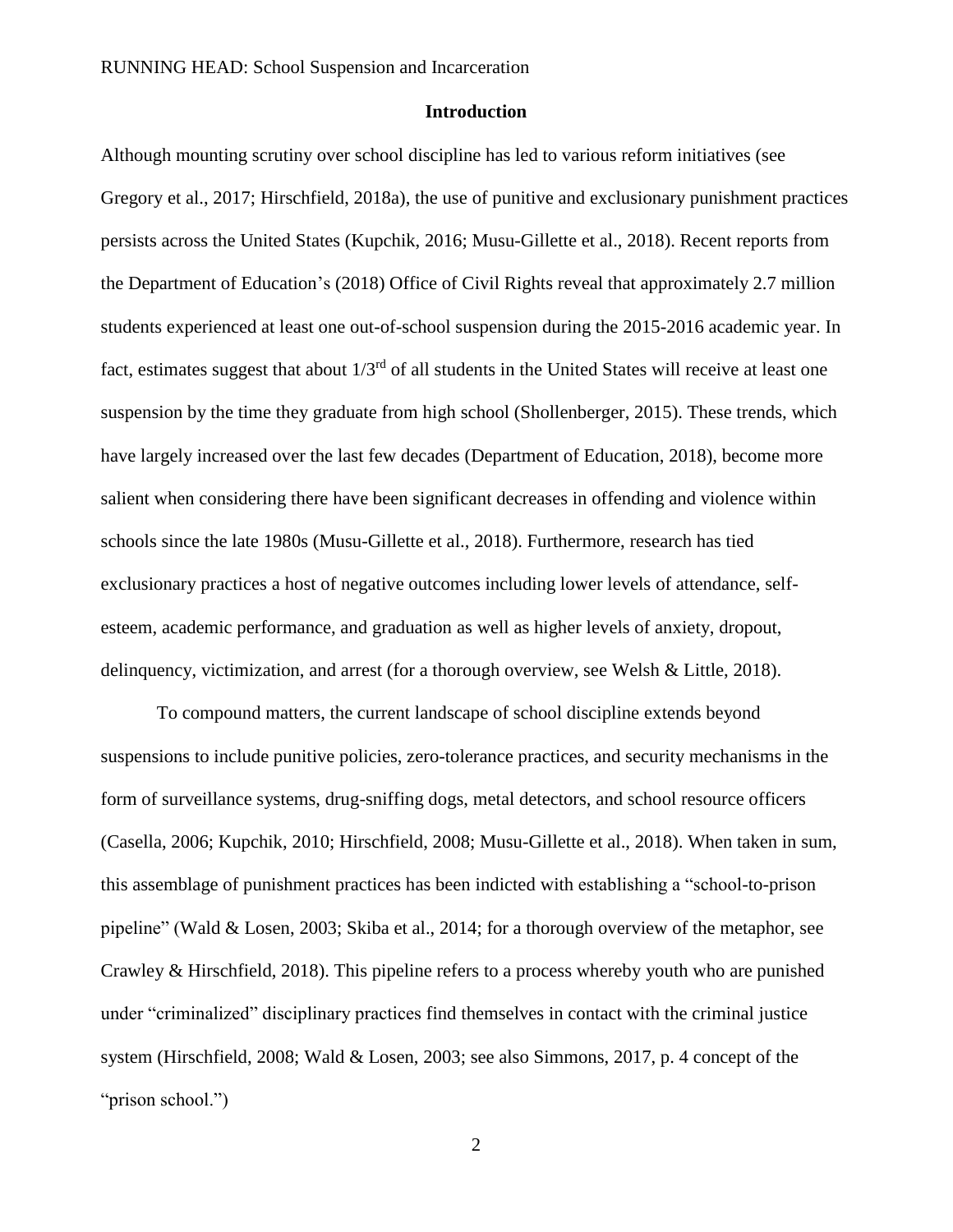Cast against research applying the life-course perspective, scholars have recently highlighted that school discipline can serve as a "turning point" that negatively affect individuals' future outcomes (Mowen & Brent, 2016). The life-course perspective recognizes that negative turning points – such as, educational snags and criminal justice contact – are aligned with life-course trajectories associated with other negative life outcomes including incarceration, arrest, and future offending (for an overview, see Sampson and Laub, 2005). Given the negative outcomes associated with school discipline (e.g., Kupchik, 2016), it is possible that school punishment may serve as a negative turning point that increases criminal justice contact via incarceration. Highlighting the relationship between school suspensions and negative life outcomes, Crawley and Hirschfield (2018, p. 21) note, "empirical evidence does support a causal connection between school exclusion and arrests as well as between juvenile justice involvement and school dropout" though understanding the specific pathways through which suspensions contribute to incarceration remain relatively unknown.

Overall, despite the knowledge that school discipline contributes to deleterious outcomes for youth and young adults, few studies have examined how school discipline functions as a turning point across time (cf: Mowen & Brent, 2016). Consequently, while the pipeline between school discipline and prison is a commonly accepted metaphor, few studies have directly examined this relationship (Mowen & Brent, 2016; Rosenbaum, 2018; Wolf & Kupchik, 2017). This oversight is particularly notable in light of the wide-spread use of exclusionary school sanctions, their association with well-established negative outcomes, and their potential – at least in theory – to significantly alter the life-course. To address this gap in the literature, the current study adopts a life-course framework and leverages 15 waves of data from the National Longitudinal Survey of Youth 1997 to examine the extent to which school suspensions experienced during adolescence are associated with the odds of incarceration in young adulthood.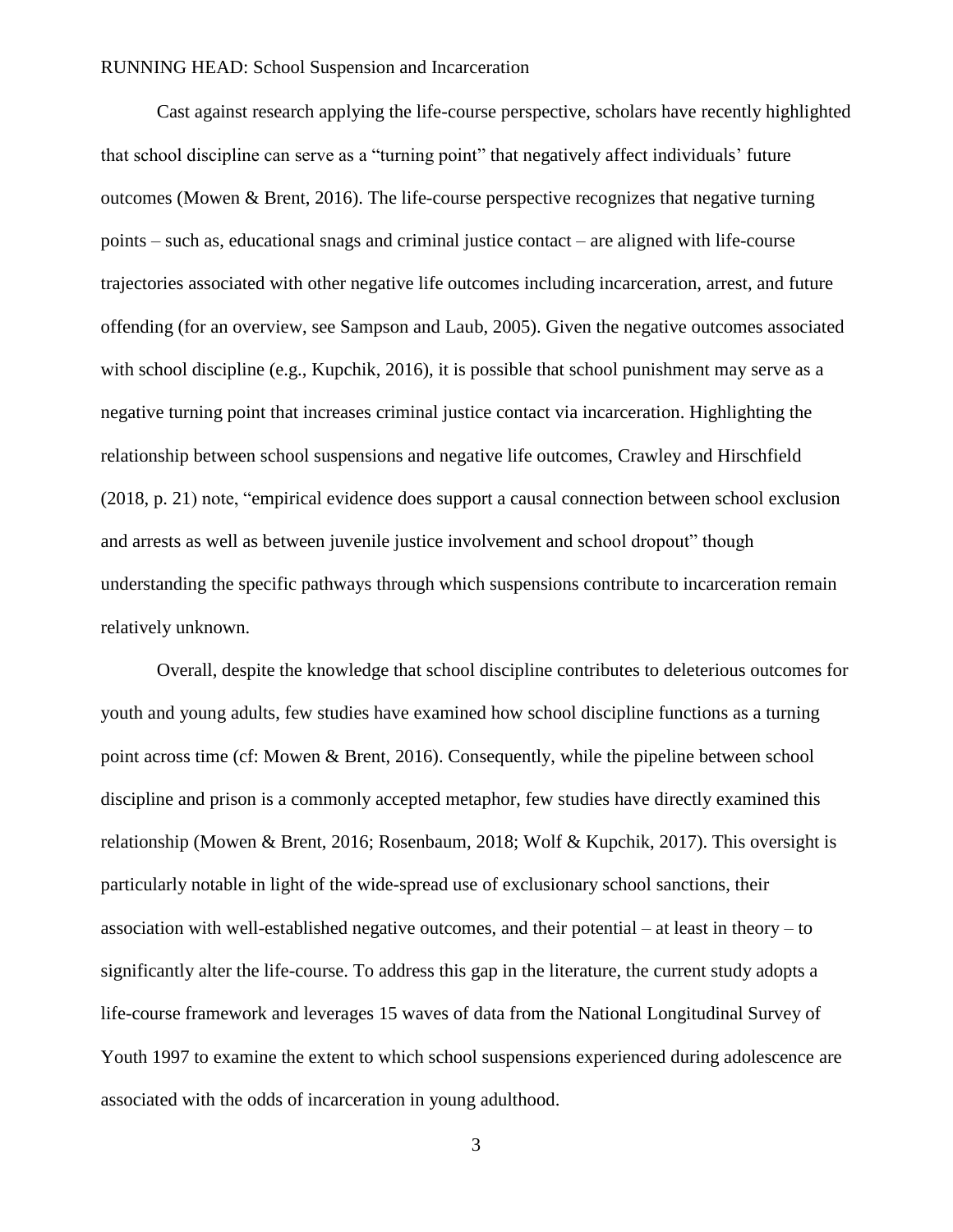# **Life-Course and the Continuity of Negative Events**

Starting in the late 1970s and 1980s, an intellectual resurgence took place within criminology focusing on the longitudinal development of antisocial behavior, juvenile delinquency, and adult crime (Blumstein et al., 1986, 1988; Caspi, 1987; Elder, 1975; Loeber, 1982). During this time, scholars began developing theoretical frameworks to explain the onset, persistence, and desistence of criminal conduct as youth moved into – and through – adulthood (Elder, 1975; Loeber, 1982; Moffitt, 1993; Sampson & Laub, 1993, 1997). As a result, research began focusing on criminogenic and prosocial events influencing criminal pathways over time (Elder, 1985; Laub & Sampson, 2003; Sampson & Laub, 1993). These pivotal life events would later be conceptualized as "turning points" by Sampson and Laub (1993, p. 304) which marked "changes in the life history that separate the past from the present." Serving as catalysts for social and behavioral "transitions," turning points can be either pro- or anti-social. Pro-social turning points – that is, life events promoting criminal desistance – often include a stable marriage, engaged parenthood, gainful employment, academic achievements, and successful military service. Anti-social turning points – or, those events encouraging criminal persistence – frequently include divorce, family instability, unemployment, educational failure, and criminal justice involvement (for an overview, see Sampson & Laub, 2005).

To further explain criminal pathways across time, the life-course perspective borrows Caspi's (1987) concepts of "cumulative continuity" and "interactional continuity." Cumulative continuity refers to the "progressive accumulation" of life consequences while interactional continuity denotes "maintaining responses from others" (Caspi, 1987, p. 313). Within the realm of life-course criminology, these concepts suggest that negative turning points and "maladaptive behaviors" can evoke a durable sequence of reinforcing conditions that increasingly build onto one another as they hinder future outcomes (Sampson & Laub, 1997; see also Elder, 1998; Moffitt, 1993). For Sampson and Laub (1997), this represents a process of "cumulative disadvantage" that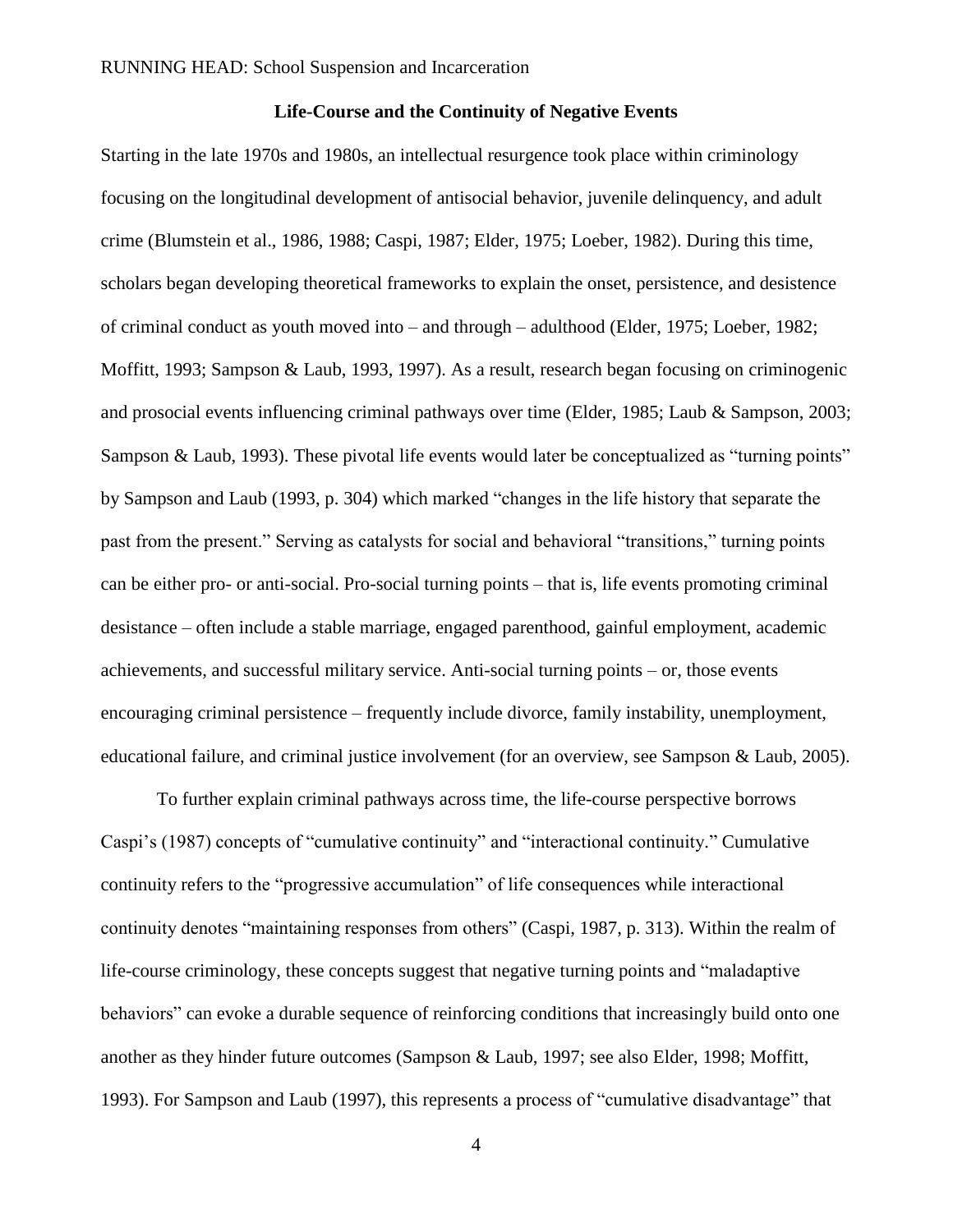"restricts future options in conventional domains" (p. 21) and is sustained by the "negative structural consequences of criminal offending and official sanctions" (p. 15). Further, Sampson and Laub (1997) contend that the sustained continuity between negative outcomes is intimately linked to four institutions of social control – two of which being schools and state sanctions.

# **Schools, Discipline, and the "School-to-Prison Pipeline" Metaphor**

A review of criminology's theoretical infrastructure demonstrates that schools have long been central institution under examination (Cernkovich & Giordano, 1992; Rocque, Jennings, Piquero, Ozkan, & Farrington, 2017). As such, a sizeable literature highlights the impact of schools and education on crime and criminal justice outcomes. Under the umbrella of life-course criminology, schools have received considerable attention given their potential to influence adolescent's life trajectories. For instance, educational "snags" have been associated with lower levels of academic achievement, occupation stability, and economic mobility as well as amplified levels of juvenile delinquency, adult criminality, criminal justice contact, and incarceration (Bersani & Chappie, 2007; Elder, 1998; Hagan et al., 1996; Jimerson, 1999; Moffitt, 1993; Pettit & Western, 2004; Sampson & Laub, 2003; Thornberry, Moore, & Christenson, 1985). These results indicate that school failure functions as a significant negative turning point within the life-course of youth (Bersani & Chappie, 2007).

More recently, schools have become sites of intense examination given concerns over the negative consequences associated with intensified disciplinary assemblages (see Heitzeg, 2009). National reports and scholarly efforts consistently find that criminal justice-based mechanisms (i.e. surveillance systems, school resource officers, metal detectors, drug sniffing dogs, and notification systems) have become commonplace within the school environment (Casella, 2006; Kupchik, 2010; Nolan, 2012; Musu-Gillette et al., 2018). Further, evidence suggests that more punitive sanctions associated with zero-tolerance policies have structured schools' responses to minor forms of student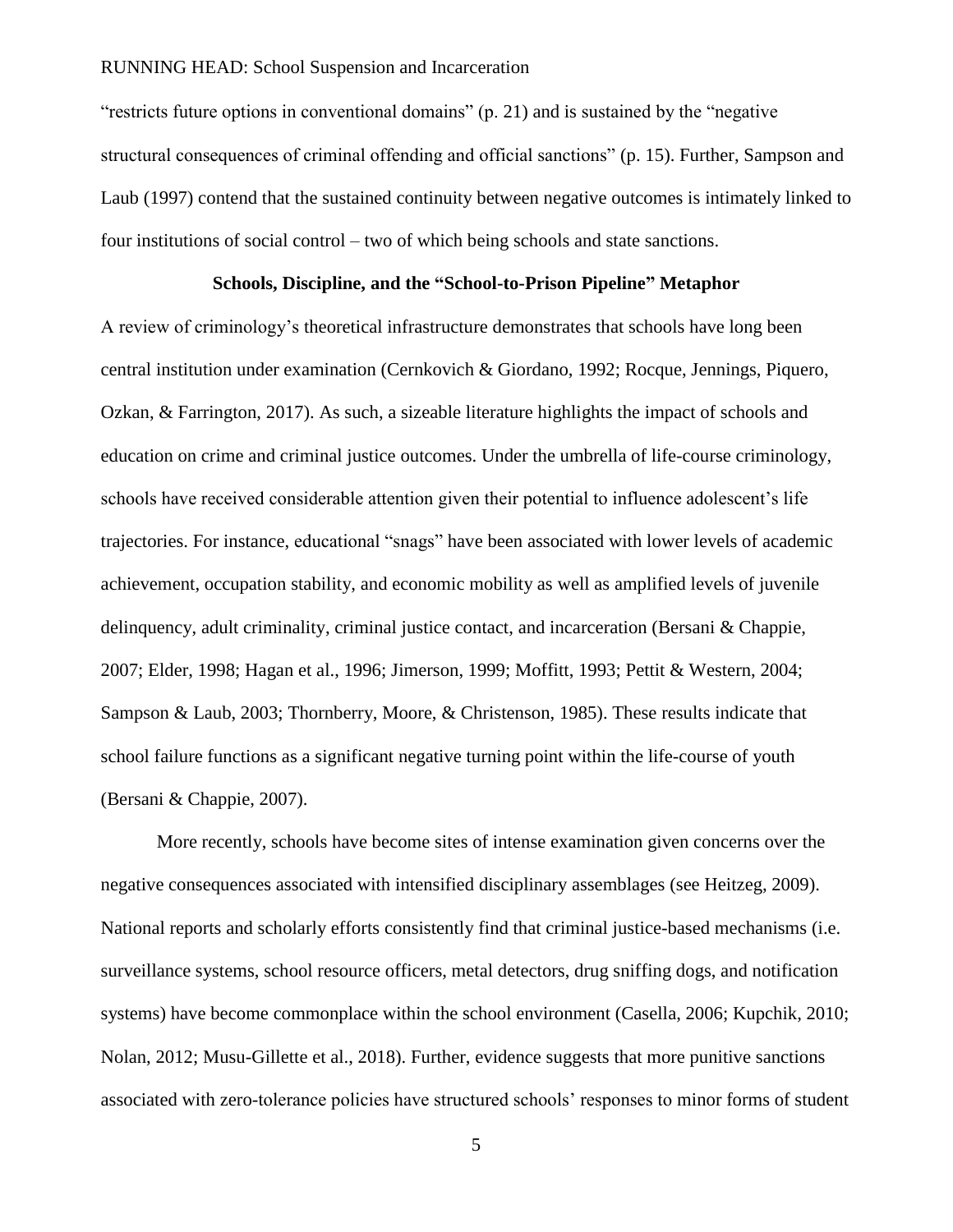misconduct (Advancement Project, 2000; American Psychological Association Zero Tolerance Task Force, 2008; Curran, 2016; Curtis, 2014; Phaneuf, 2009; Noltemeyer et al., 2015; Skiba & Peterson, 2000). More pertinent to this study, the escalation of exclusionary practices – such as inand out-of-school suspensions and expulsions – have been shown to negatively impact the future outcomes of youth.

In perhaps the most recent systematic and comprehensive review on the subject, Welsh and Little (2018, p. 316) synthesize the existing evidence on how punitive school punishment practices affect students' educational and life outcomes. In their review of 71 peer-reviewed articles published between 1990 and 2018, findings suggest that school suspensions are the most common form of punitive punishment used in schools across the U.S. (Welsh & Little, 2018, p. 335). When examining outcomes associated with exclusionary discipline, Welsh and Little (2018, p. 321) largely find that "...exclusionary discipline is associated with adverse student educational and life outcomes in the short- and long-term." More specifically, their review overwhelmingly indicates that current disciplinary trends are strongly tied to diminished education achievements, lower scores on standardized tests, diminished graduation rates, decreased school attendance, and lower rates of educational matriculation. Further, exclusionary discipline has been found to be positively associated with higher dropout rates, greater levels of grade retention, missed instructional time, and delays in graduation. Perhaps more instructive to the current study, Welsh and Little's (2018) review also highlights that sanctioned youth also experience increased levels of contact with juvenile justice and arrest. Despite these amassed findings, Welsh and Little (2018, p. 335) conclude by stating that "most studies do not have a theoretical framework" when interpreting disciplinary pathways leading to negative outcomes and – as a result – "the effects of school discipline are under theorized." We echo Welsh and Little's (2018) conclusion and, therefore, turn now to a discussion of school discipline from a life-course perspective.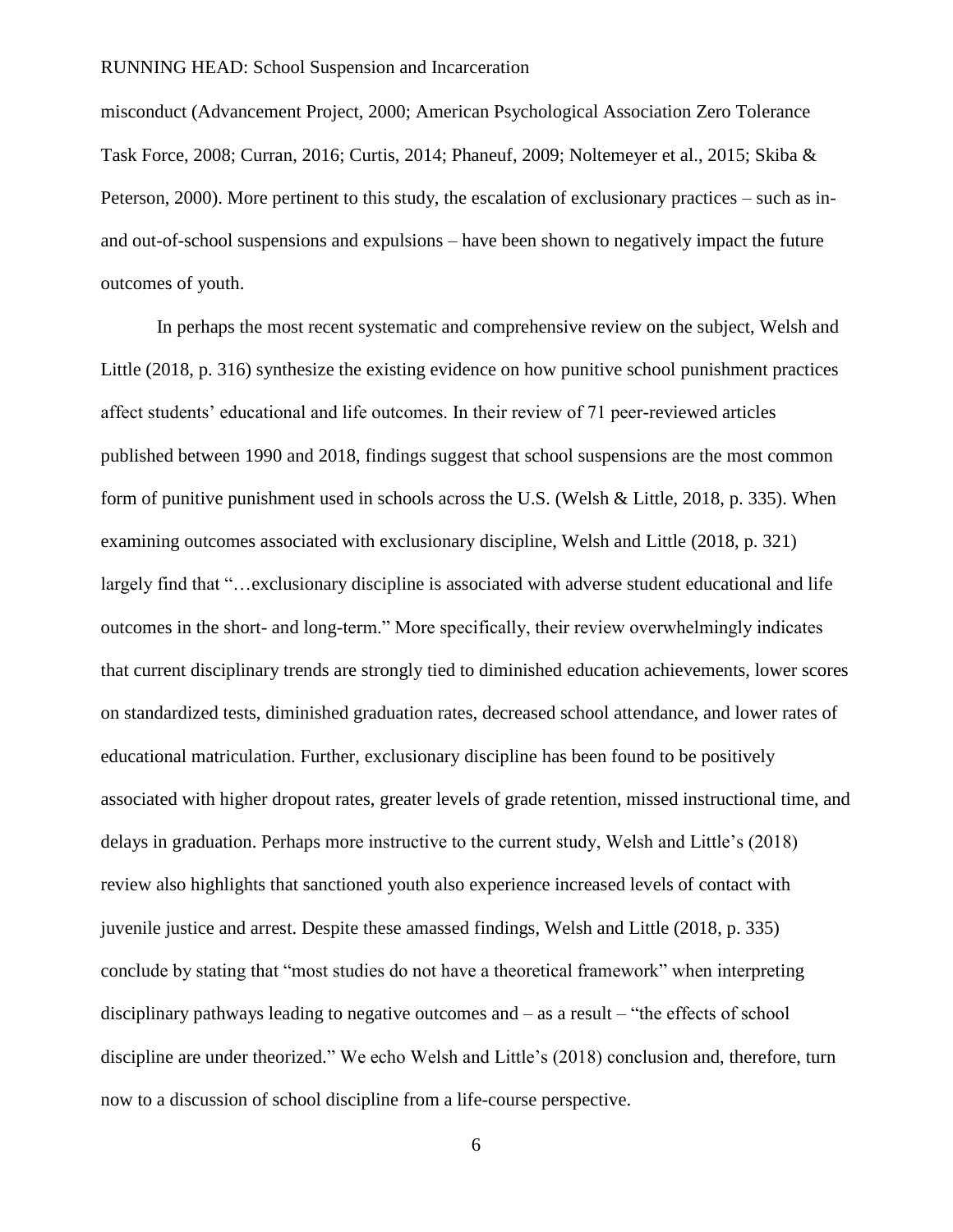# **The Life-Course Perspective on School Discipline**

The life-course perspective posits that pivotal life experiences can serve as turning points and "transitions" that alter one's life trajectory towards or away from crime as they move into and through adulthood (Elder, 1985; Farrington, 2003; Laub & Sampson, 1993; Sampson & Laub, 2003). Perhaps more importantly, these experiences have the ability to "knife off" (Moffitt, 1993) important opportunity structures and produce a "cumulative" effect (Sampson & Laub, 1997), compounding on one another as they shape criminal pathways.

Recently, researchers have started to view school discipline from the life-course perspective (Mowen & Brent, 2016). For example, Mowen and Brent (2016) found that school suspensions increase odds of arrest and suggest that school discipline can function as a negative turning point that increases contact with the criminal justice system. Additional studies have also shown that school suspensions can increase offending as youth move into young adulthood (Rosembaum, 2018; Wolf & Kupchik, 2017). Although not specifically applying life-course theory, in an analysis of data encompassing 4,665 13-17 year old youth in an urban school district, Cuellar (2015) found that youth who received a school suspension were far more likely to report increases in offending behaviors than youth who were not suspended. As a result, suspended youth were also more likely to have contact with the criminal justice system (e.g., arrest and incarceration). In an additional study, Rosenbaum (2018) used propensity score matching to examine outcomes for 480 youth matched to 1,193 emerging adults. Findings revealed that youth who were suspended were less likely than youth who were not suspended to have graduated high school and were more likely to be arrested or on probation. Rosenbaum's findings – like findings mentioned above – provide further evidence that school suspensions lead to increased criminal justice contact and outcomes. Similarly, using the Add-Health data, Wolf and Kupchik (2017) show that suspended youth reported much greater levels of offending than non-suspended youth in emerging adulthood. Again, these studies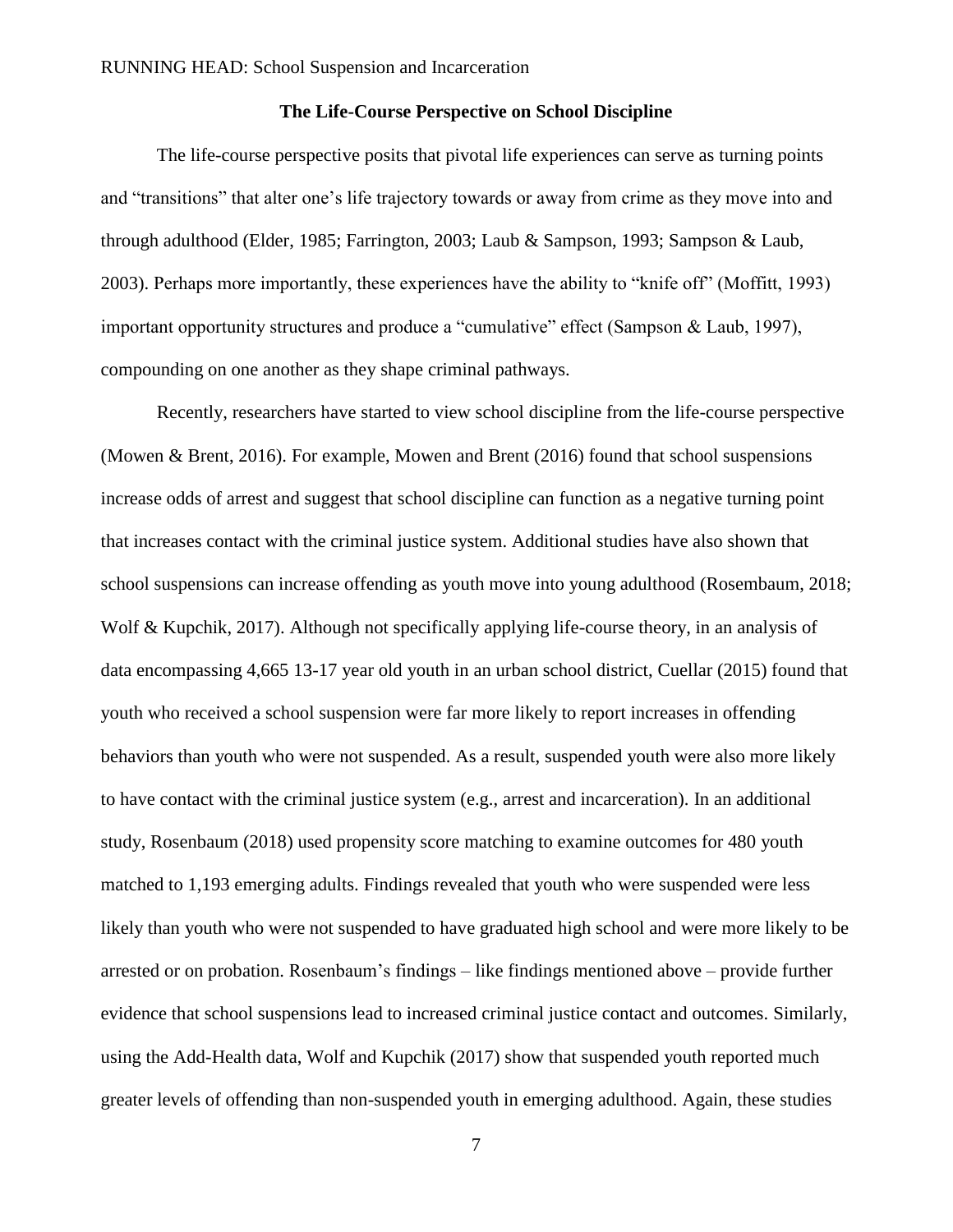seemingly highlight the ability for school suspensions to alter outcomes later in life and thus, function as an important turning point in ones' life-course (see Kupchik & Catlaw, 2015).

Despite these important studies, from the life-course perspective, it remains far less clear how school discipline affects youth's trajectories across time as existing studies tend only to use two waves of data (e.g., Rosenbaum, 2018; Wolf & Kupchik, 2017), or rely on data during the timeframe when youth are enrolled in school (e.g., Mowen & Brent, 2016). Yet, the "school-toprison pipeline" describes a process of many years whereby youth are placed at a greater risk of incarceration even as they move into, and through, young adulthood. Thus, research is needed that situates exclusionary discipline within the life-course framework to examine its impact on trajectories as men and women move into adulthood while simultaneously documenting the specific mechanisms that drive this pipeline. This need raises attention to the goals of the current study.

#### **Current Study**

The primary aim of the current study is to examine how school suspensions experiences in middle and high school relate to incarceration as youth transition into young adulthood. To accomplish this, we establish three goals to guide the present investigation. The first goal of this study is to broadly examine the relationship between school suspension and incarceration young adulthood. Specifically, we examine how the share of men and women who are incarcerated during their young adult years differs for those who were suspended during middle or high school, compared to those who never experienced a suspension.

Next, we investigate the "school-to-prison pipeline" by moving into the multivariate framework to examine the extent to which suspension functions as turning point towards incarceration over time, net the effect of key covariates such as offending and race/ethnicity. Largely reflecting the literature reviewed above, we expect that young adults who experienced a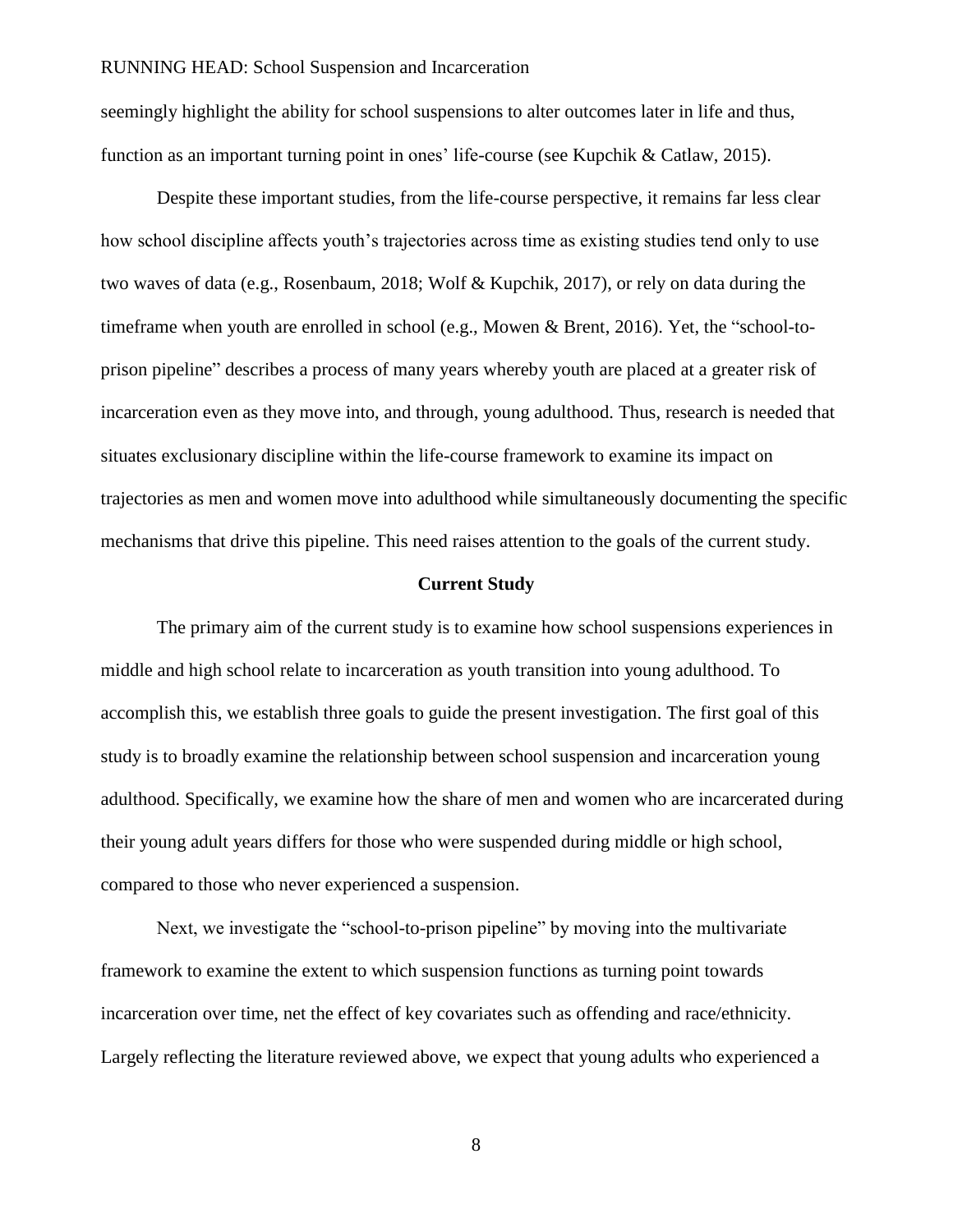suspension during grades 7 through 12 will be placed at significantly higher odds of incarceration, even after accounting for levels of delinquency and offending.

Finally, drawing from the concept of *cumulative disadvantage*, we then focus only on those who reported receiving a suspension to examine the extent to which the total number of suspensions received relates to incarceration throughout young adulthood. Within this subgroup, we expect that a greater number of suspensions will relate to increasingly greater odds of incarceration across time, thus demonstrating a cumulative effect of suspension on incarceration.

# **Data & Methods**

# **Data**

To explore the relationship between school suspension and incarceration, we use the first 15 rounds of the National Longitudinal Survey of Youth 1997 (NLSY-97). Sponsored by the Bureau of Labor Statistics, the NLSY-97 collects information on a variety of topics including the educational and employment outcomes of adolescents as they transitioned into adulthood. The initial sample consisted of 6,748 nationally representative respondents who were between the ages of 12 and 16 in 1997 (born between 1980 and 1984), as well as an oversample of 2,236 Black and Hispanic adolescents, resulting in an initial sample size of 8,984 respondents. Yearly interviews were conducted for the first 15 rounds (1997-2011), with the survey switching to a biennial design after 2011. Although the NLSY-97 suffers from some attrition, more than 80% of the original sample is retained during the first 15 rounds of the survey. The NLSY-97's longitudinal nature allows us to observe and control for the within- and between-person characteristics and experiences throughout their teenage years and as they transition into adulthood. Being able to observe such indicators is crucial when studying the transition from adolescence to adulthood as one's characteristics and experiences in adolescence can lead to varying outcomes in later life (Elder, 1998; Johnson, Crosnoe, & Elder, 2011; Macmillan & Hagan, 2004).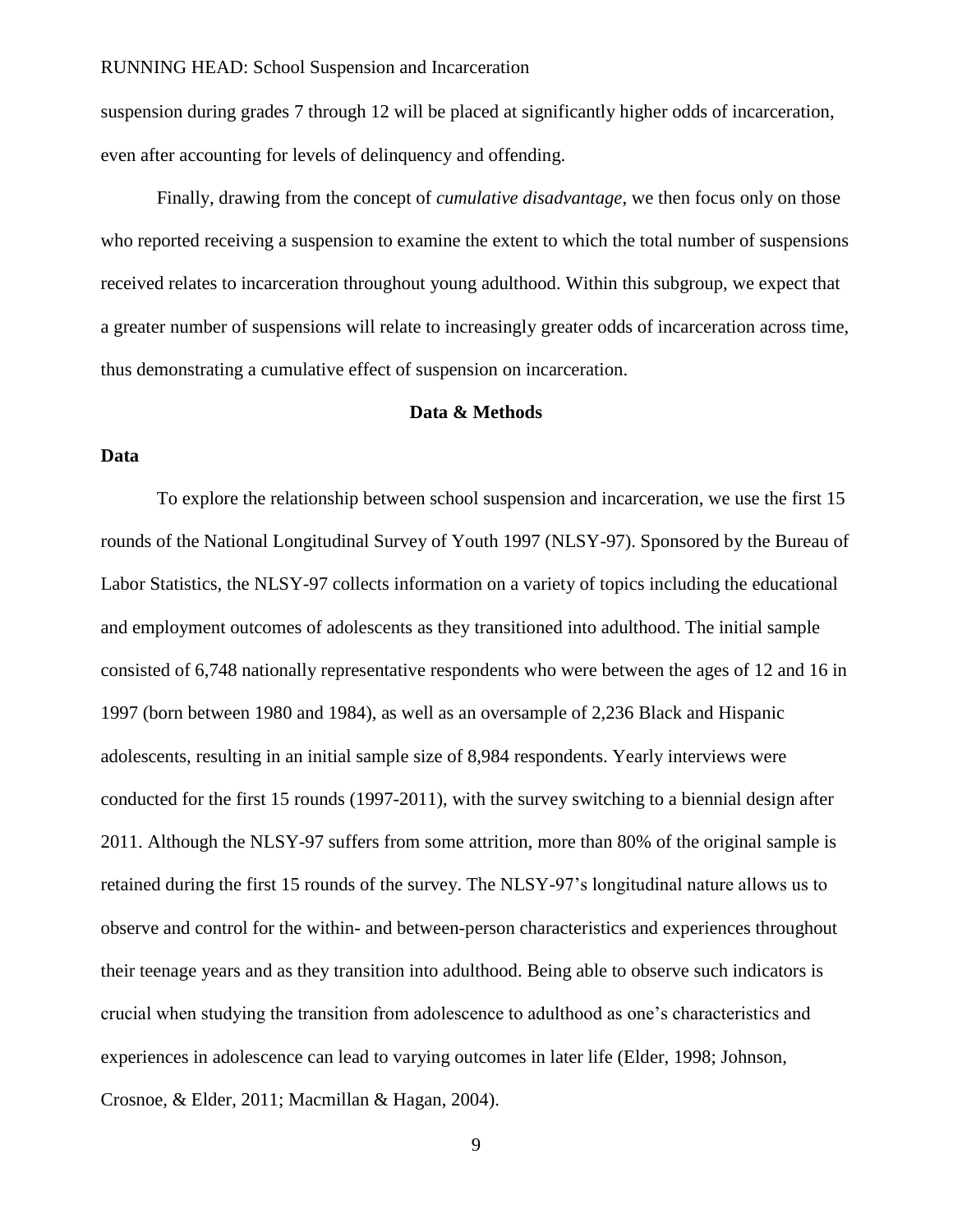# **Dependent Measure: Incarceration**

The dependent measure in this study is incarceration. The NLSY-97 provides information on respondent's incarceration status during each wave of the survey. Using this information, we created a time-varying dichotomous measure representing whether the respondents experienced an incarceration during each year from ages 18 to 26. Overall, about 1.5% of the sample reported being incarcerated at any given wave, though this does significantly vary within individuals across time (within-person standard deviation  $= 0.092$ ).

\*\* Table 1 About Here \*\*

### **Focal Independent Measure: School Suspensions**

Suspension status experience during the  $7<sup>th</sup>$  through  $12<sup>th</sup>$  grades serves as the independent variable. To capture this measure, we draw on data from two questions in the first round of the NLSY-97 that asked: "Have you ever been suspended from school?" and "In what grade(s) did this happen?" Similar questions were asked during subsequent rounds: "Were you suspended from school since [the last interview]?" and "In what grades did this happen?" Using responses to these questions, we created two measures of suspension experiences. The first measure represents individuals who were *ever suspended* during grades 7 through 12 as a dichotomous measure (1 = ever suspended,  $0 =$  never suspended). Overall, about 34.5% of the sample reported receiving a suspension sometime during their time in school. The second measure captures the total number of grades in which respondents reported receiving a suspension. Among those who were ever suspended, respondents experienced a suspension in 1.53 grades on average, with a standard deviation of .80, and a range from 1 (suspended in one grade) to 6 (suspended in all grades).

### **Control Measures**

#### *Demographic Controls*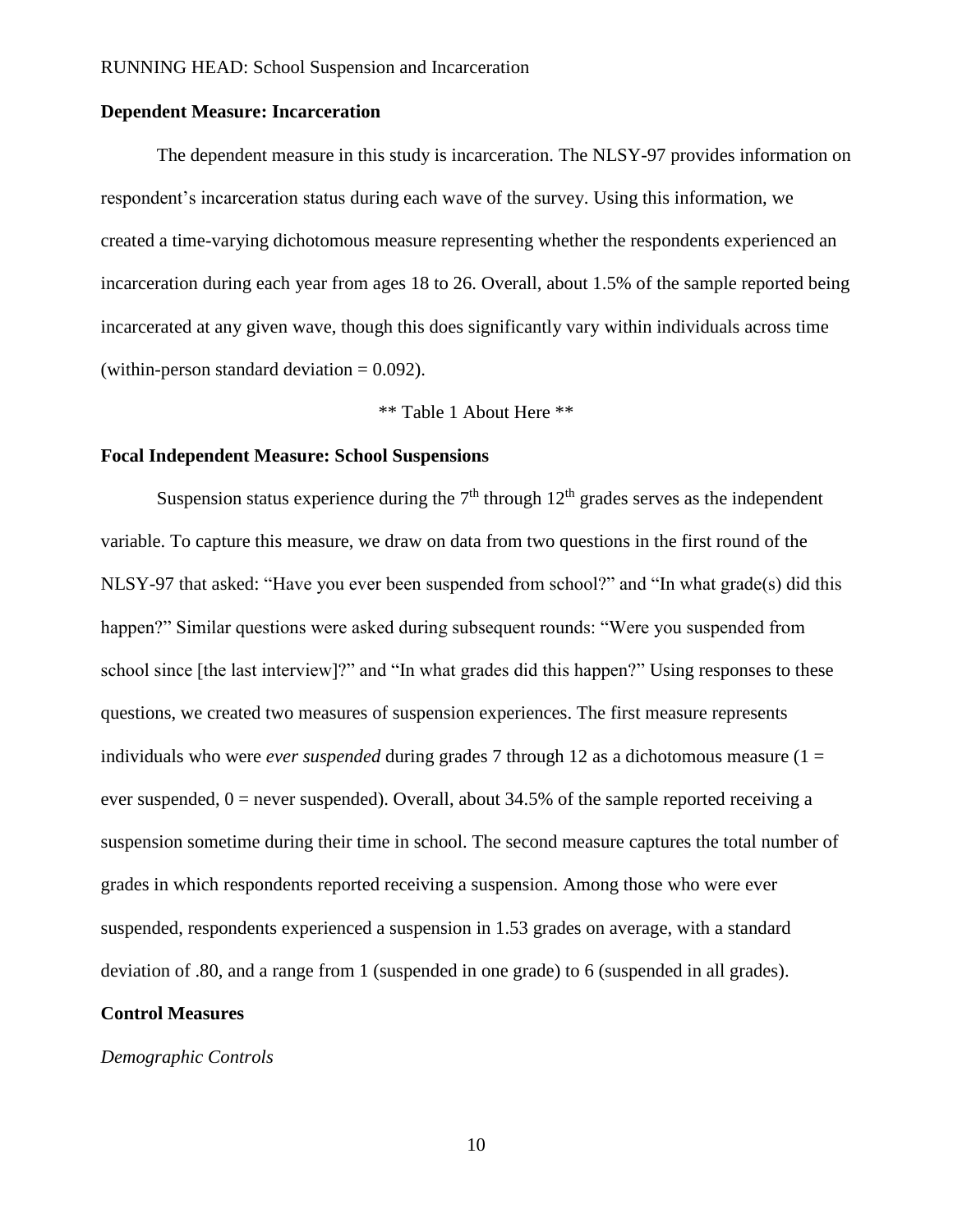An array of time-variant and -invariant control measures are included in the multivariate analyses. We begin by including a variety of demographic indicators associated with suspension and incarceration. Age, closely linked to both offending and incarceration, is included as a time invariant measure. During the first interview, respondents were 14.8 years old on average, with a standard deviation of about 1.44 years and range from 12.17 to 18.25. We create a measure representing the square of respondent's age to capture the nonlinear nature of the age-crime relation (Hirschi & Gottfredson, 1983)<sup>2</sup>. The sample is about 49.8% female and 50.2% male. In the analyses, we withhold female as the contrast group. We also include race/ethnicity in the analysis as a series of binary variables. Overall, 25.4% of the sample was coded as Black, and 20.3% Hispanic, in contrast to 54.3% White. Due to a lack of variation in the number of "Other/Mixed" race/ethnic respondents who reported being incarcerated, this group is omitted from the analyses. Finally, to capture the influence of family formation as a turning point, we include measures representing marriage and parenthood. About 16.0% of the sample was married, and respondents reported 0.44 biological children on average, with a standard deviation of about 0.82 and a within-person standard deviation of 0.43.

### *Criminal and Delinquent Controls*

 $\ddot{\phantom{a}}$ 

Measures that captures delinquency/offending as respondent's offending should be the most significant predictor of both incarceration and suspension. We draw data from six items asking how many times the respondent: 1) carried a gun in the past 30 days; 2) destroyed property; 3) stole something worth more than \$50; 4) stole something worth less than \$50; 5) attacked or assaulted; and/or, 6) sold illegal drugs in the past year. We sum responses to these variables such that greater scores represent larger amounts of delinquent behaviors. This measure has a mean of 7.19, and ranges from 0 (no offending) to 1500 (a great deal of offending) with an overall standard deviation

<sup>2</sup>Similar conclusions are drawn from multivariate analyses when a linear or quadratic term is used to model age.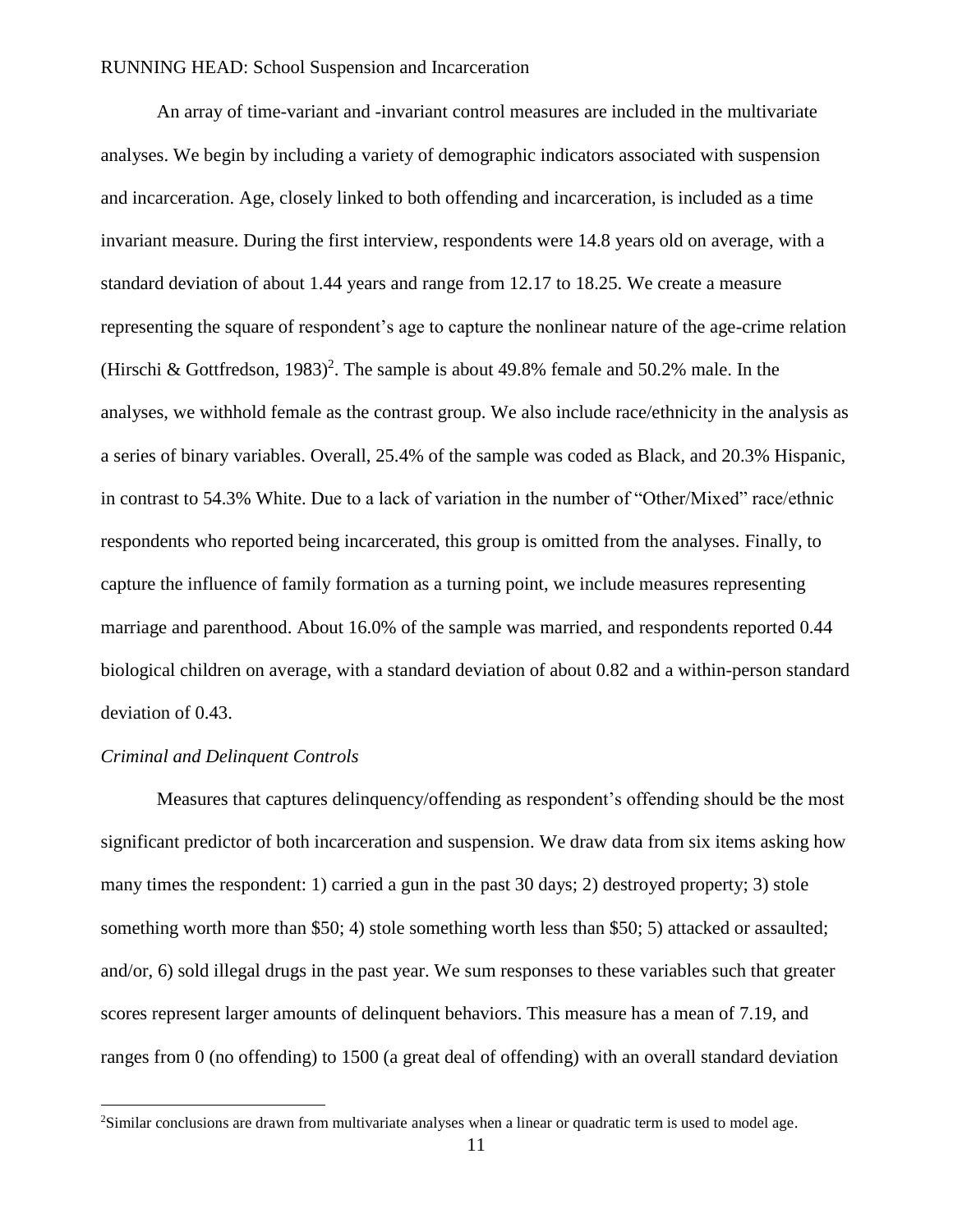of 51.39. As a time variant measure, delinquency/offending varies across time within-persons (within standard deviation  $= 40.82$ ). We transformed values of this measure using the natural log function to correct for the significant right skew.

In addition to offending, we also make use of a question asking if respondents had been members of a gang during the first nine rounds of the survey. Responses are dichotomized to represent gang participation as an adolescent, with about 8.8% of respondents reporting gang participation, and a standard deviation of 0.28. Peer gang participation is also captured and established through a question asking the percent of the respondent's peers who were part of a gang in 1997 (1 = almost none;  $2 =$  about  $25\%$ ;  $3 =$  about half;  $4 =$  about  $75\%$ ;  $5 =$  almost all). Responses averaged 1.58, with a standard deviation of 0.97, suggesting that on average less than 25% of respondent's peers were in a gang. Finally, a measure of peer delinquency is based on 5 measures indicating the share of respondent's peers who smoked, drank alcohol, used illegal drugs, skipped school, and had sex in 1997 (1 = almost none; 2 = about 25%; 3 = about half;  $4 =$  about 75%; 5 = almost all). Responses are averaged and produce a mean of 2.35 with a standard deviation of 1.06. *Socioeconomic Controls*

Socioeconomic controls are represented as educational attainment, household income, and mother's educational attainment. Twenty-two percent of the sample reported less than a high school education, about one third reported high school and some college education (32.8% and 30.6%, respectively), and about 14.5% had a bachelor's degree of more. The respondent's total family income (in 1997 dollars) has a mean of \$46,697, standard deviation of \$49,561, and ranges from \$0 to \$417,074 a year. The modal educational attainment for respondent's mothers is a high school degree (35.8% of the sample), whereas about 23.0% of respondents had mothers with less than a high school education, 23.5% had mothers with some college experience, and 17.8% had mothers with a Bachelor's degree or more.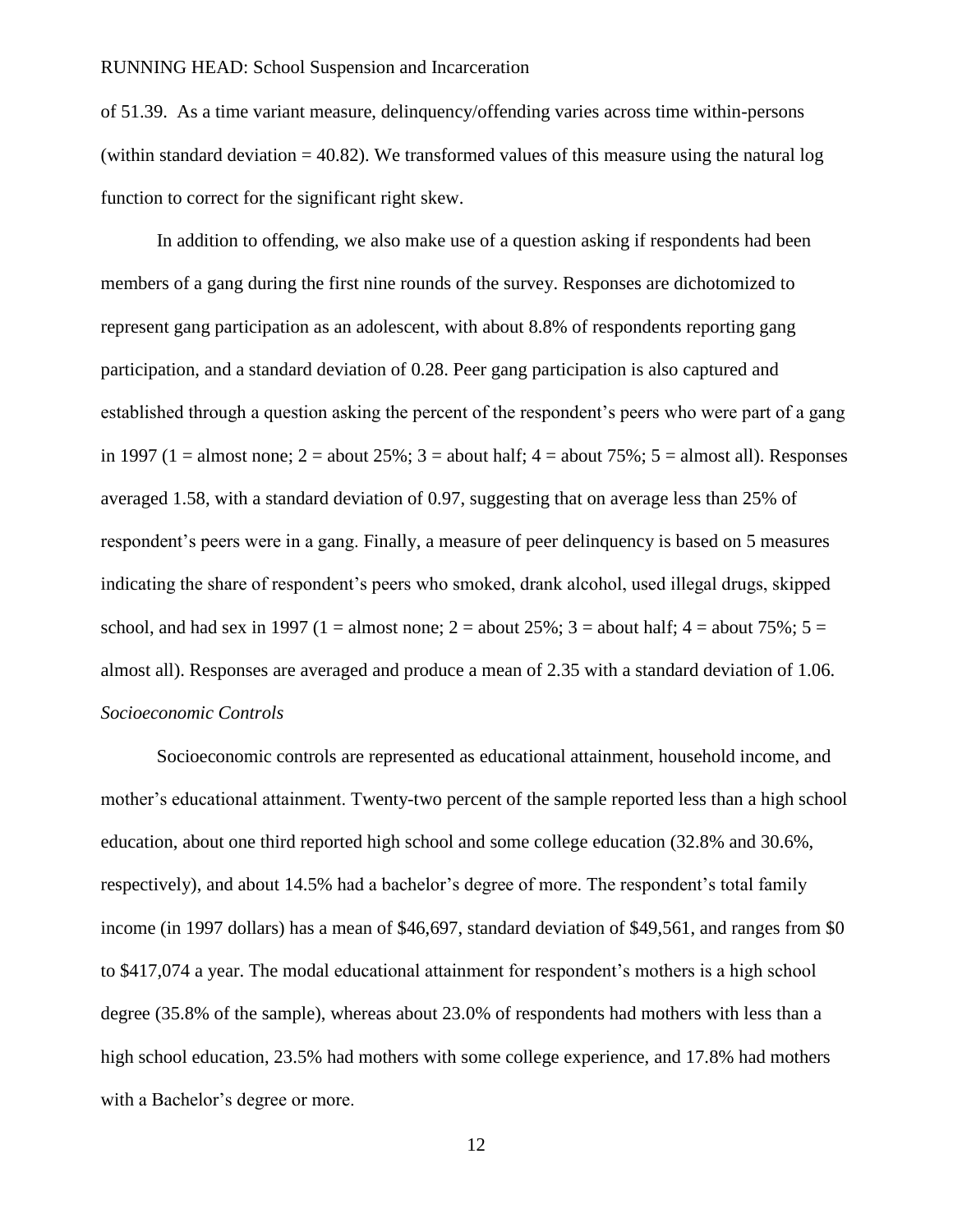# *Contextual Controls*

Finally, a set of contextual controls are added to account for factors related to the respondent's environment that may contribute to the odds of suspension and/or incarceration. To account for higher rates incarceration in Southern states (Carson, 2018), a dichotomous timevarying measure is included representing if respondents lived in a Southern state (the Census definition of the South is used). Slightly less than 40% of the sample lived in the South during the period of observation, with a within-person standard deviation of 0.13 as respondents moved into (or out of) the South. A time invariant family routines scale capturing how frequently respondents participated in activities with their family in 1997 is also included. The scale ranges from 0 to 28, with higher scores indicating more family routine activities. The average sample score is 15.0 with standard deviation of 4.28.

In addition to geographic location and family routines, we also include a scale representing bonds to the respondent's school experiences in 1997. Factor loading was used to identify five school-related questions to create a scale with the following items: whether teachers are good, whether teachers are interested in students, whether students are graded fairly, whether discipline is fair, and whether respondents feel safe at school. Responses to these items included  $1 =$  strongly agree,  $2 = \text{agree}$ ,  $3 = \text{disagree}$ ,  $4 = \text{strongly disagree}$ , and were reverse coded such that higher scores represent more positive school experiences. The final scale ranges from 5 to 20, with a mean of 15.11 and a standard deviation of 2.43.

### **Analytic Strategy**

To address the research questions presented above, we conduct three analyses. As our first broad aim is to explore the bivariate relationship between suspension and incarceration throughout young adulthood, we first begin by plotting the share of respondents who reported being incarcerated between the ages of 18 and 26 by their suspension status. Creating this allows us to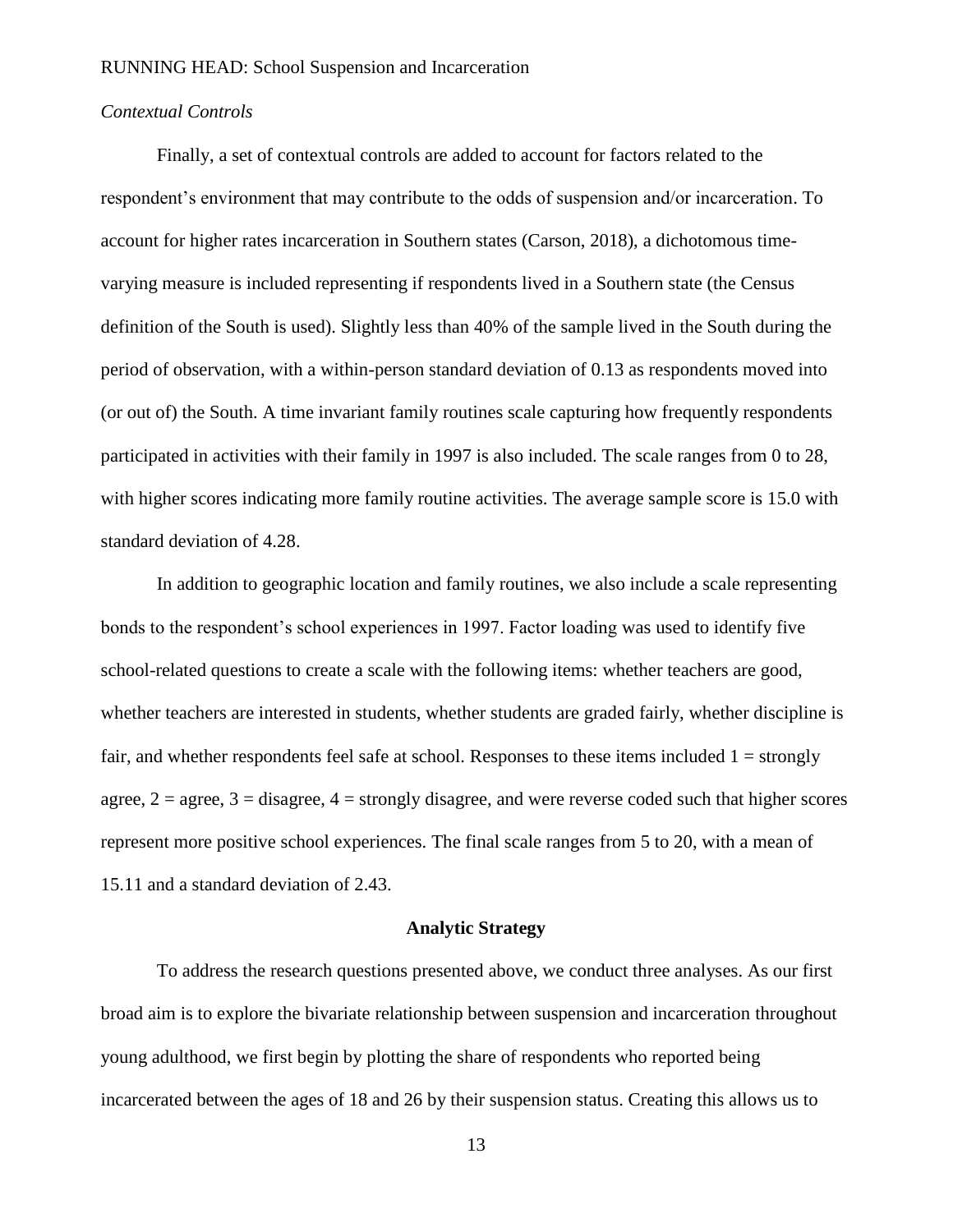gain a visual understanding of the association between suspension and incarceration during young adulthood.

Next, we turn to multivariate analyses to gain a more comprehensive understanding of the relationship between school suspension and incarceration across time. Because the NLSY-97 data are longitudinal panel data, a model must be used that accounts for this nested design as the data violate the assumption of independence made by OLS regression. To capture both within-person changes and between-person differences, we use a mixed-effects model (Rabe-Hesketh & Skrondal, 2012). A mixed-model nests time within the individual and, through the introduction of a random intercept, accounts for a lack of independence over time. In the case of the NLSY-97, time is nested within the individual allowing each case to randomly vary across the 15 waves of data. To address our second research aim and test whether any suspension during middle or high school is associated with incarceration, the first set of longitudinal models uses a dichotomous measure of suspension experience (and an array of controls) to predict incarceration for the entire analytical sample (*n* = 7,623). To address our third research aim, we then focus solely on students who ever received a suspension to examine whether a greater number of suspensions (e.g., being suspended in more grades) is significantly associated with increased risk of incarceration later in life. Thus, for this final analysis, an interval level measure of grades suspended is included in the model, and the sample is limited to those who experienced at least one suspension  $(n = 2,710)^3$ 

### **Results**

We begin by examining the share of men and women who were incarcerated between ages 18 and 26 by their suspension status (Figure 1). Among those who never experienced a suspension during grades 7 through 12, less than 1% were incarcerated during any given year. The share who

 $\overline{a}$ 

<sup>&</sup>lt;sup>3</sup> We performed an attrition analysis to examine how missing data affected the results of the study. Results of a series of t-tests (not shown, but available) demonstrated no significant patterns of sample attrition suggesting that patterns of missing data are missing at random.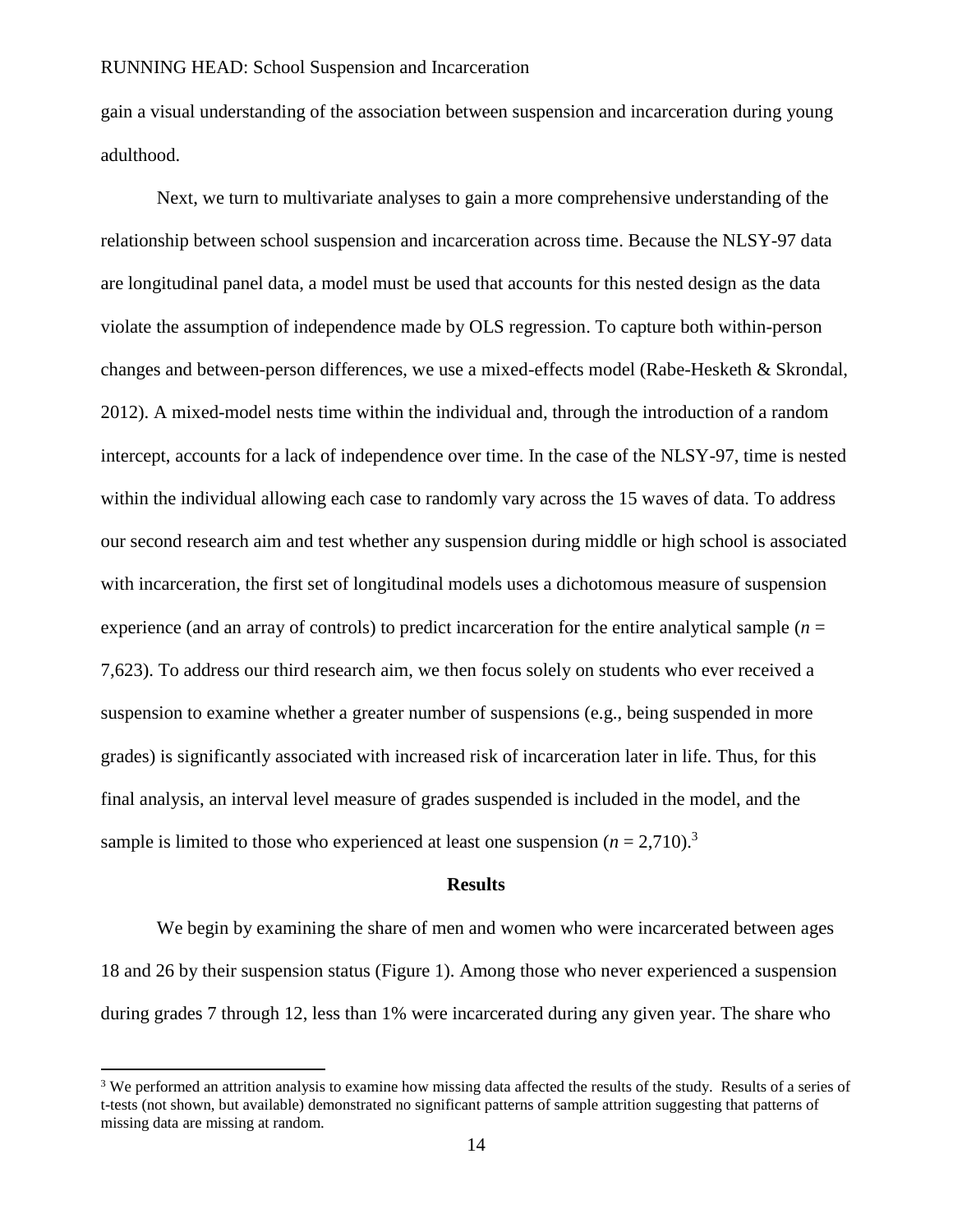experienced an incarceration during each round of the NLSY-97 was greater for those who reported one or more suspensions during grades 7 through 12. At 18, about 2.5% of the ever suspended sample reported being incarcerated, and this share peaked to 4.5% in 2009. The higher incarceration rates of the ever suspended sample throughout young adulthood provides evidence – at least at the bivariate level – of a positive association between suspension and the odds of experiencing an incarceration. To examine whether this relationship persists when delinquent, socioeconomic, demographic, and contextual characteristics are accounted for, we turn to our mixed-effects models.

# \*\* Figure 1 About Here \*\*

Table 2 presents the mixed-effects models examining the association between experiencing any suspension during grades 7 to 12 and the risk of incarceration. To ease interpretation of the generalized multi-level models, we report odds ratios from the multivariate models. Model 1 from Table 2 uses the dichotomous measure of suspension experience as the focal independent variable and the set of demographic controls. We first note that the significant chi-square value (915.54,  $p <$ 0.001) indicates the model fits the data well, with about 66.4% of the variability in incarceration occurring within-persons across time. Chi-squared values remain significant in subsequent Table 2 models and are not discussed further. Turning to the substantive results, the model demonstrates that experiencing a suspension during grades 7 to 12 is significantly associated with greater odds of incarceration in young adulthood. Specifically, ever suspended youth report 878% greater logged odds of experiencing an incarceration than youth who were never suspended. Regarding demographic characteristics, the model suggests men experience logged odds of incarceration that are 1015% greater than those of women. Relative to Whites, Blacks experience 88% greater logged odds of incarceration, whereas those who are currently married report a 75% reduction in the logged odds of incarceration. Finally, each additional child born is associated with a 49% increase in the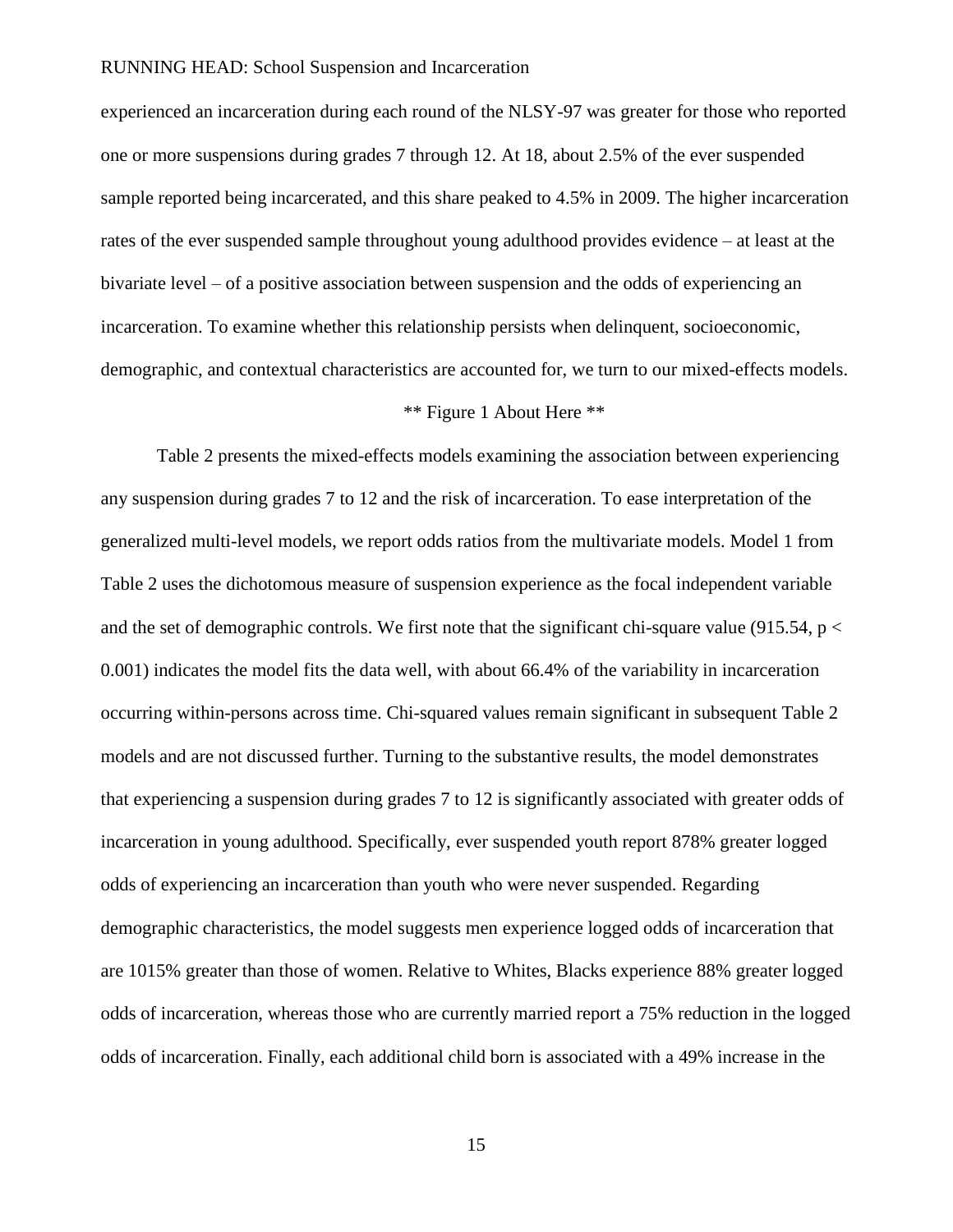logged odds of incarceration, a result likely due to the positive correlation between multipartner fertility and incarceration history (Carlson & Furstenberg, 2006).

Controls for criminal and delinquent behaviors by both the respondent and their peers are introduced in Model 2. The addition of these measures reduces the strength of the association between any suspension experience and incarceration, although ever suspended individuals continue to experience logged odds of incarceration that are 617% greater than their never suspended peers. The self-reported crime scale control significantly associated with the odds of incarceration, as a one unit increase in the logged self-reported crime scale increases the logged odds of incarceration by 20%. Gang participation also increased the odds of incarceration during young adulthood by 158%, and a one unit increase on the measure of peer delinquency increases the odds of incarceration by 21%.

Experiencing any suspension during grades 7 through 12 significantly increases the logged odds of incarceration in young adulthood by 287% when socioeconomic and contextual controls are incorporated in the mixed-effects model (Model 3, Table 2). Results of the rest of the model echo recent work as Black individuals reported significantly elevated odds of incarceration relative to White individuals, males report higher odds in incarceration relative to females, self-reported crime is positively associated with incarceration, and social class (measured as educational attainment) is negatively related to incarceration.

## \*\* Table 2 About Here \*\*

Table 3 uses mixed-effects modeling to estimate the association between the number of grades in which respondents experienced a suspension and the risk of incarceration in adulthood. To accomplish this task, the models in Table 3 are restricted to only respondents who experienced at least one suspension during grades 7 through 12, and the focal independent variable is an interval level measure representing the number of grades respondents were suspended. Model 1 includes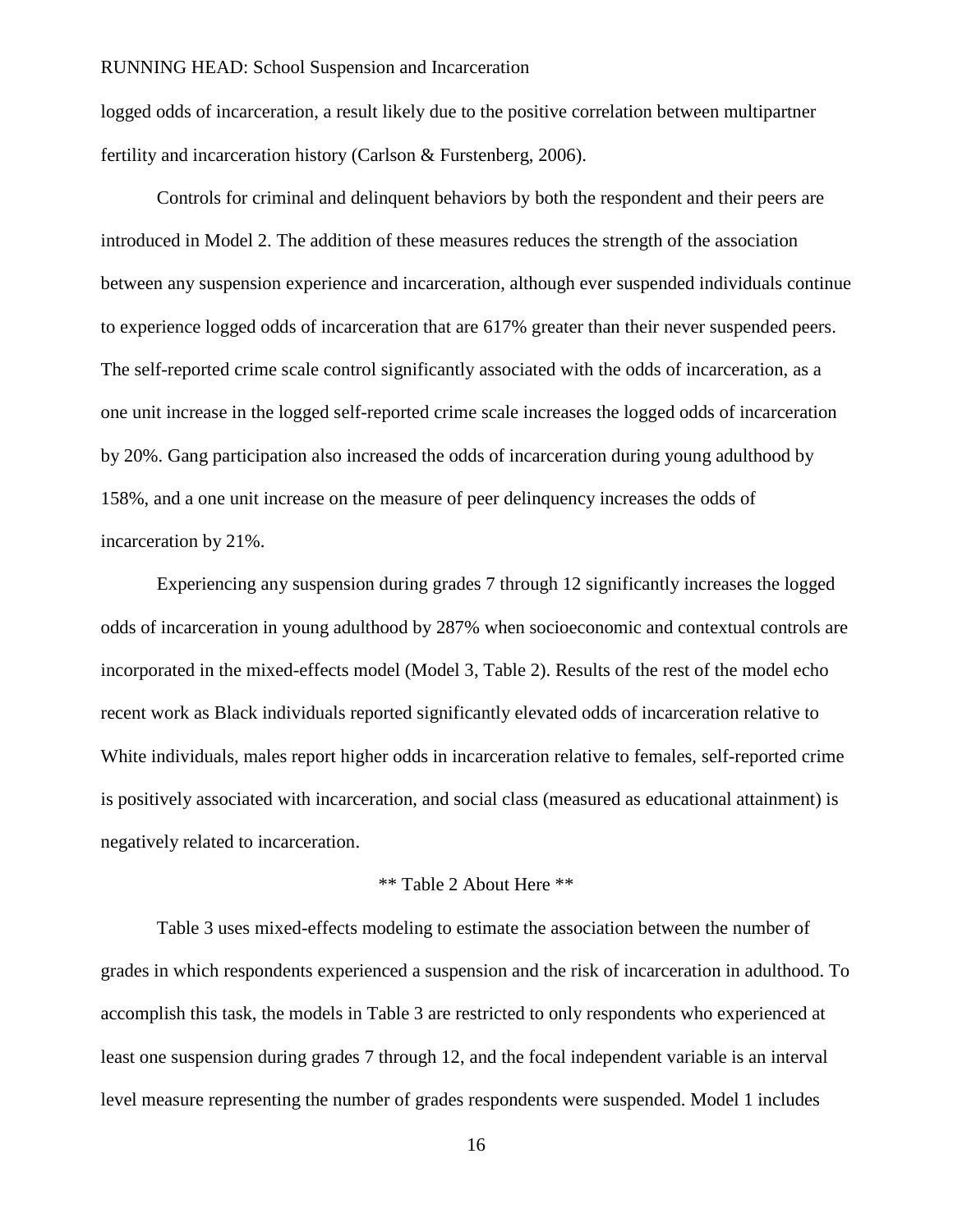this measure of suspension and demographic controls. The model fits the data well with a significant chi-square value (684.51,  $p < 0.001$ ) and about 64.54% of the variability in incarceration occurring within-persons across time. Subsequent models in Table 3 also fit the data well as indicated by significant chi-squared values. Model 1 suggests that with each additional grade ever suspended individuals reported a suspension, the logged odds of incarceration increase by 34%. Furthermore, men who were suspended at least once experienced 1329% greater logged odds of incarceration than their female counterparts, Blacks reported 21% greater logged odds of incarceration relative to Whites, married young adults experienced a 72% reduction in the logged odds of incarceration, and each additional biological born increased the odds of incarceration by 37%.

The number of grades suspended remained significantly associated with the odds of incarceration for ever suspended young adults with the addition of crime and delinquent controls in Model 2. Specifically, each additional grade a respondent was suspended increased the logged odds of incarceration by 26%. Self-reported crime and gang participation as an adolescent also increased the odds of incarceration such that a one unit increase in the logged crime scale heightened the logged odds of incarceration by 14% and adolescent gang participation amplified the logged odds of incarceration by 118%.

When introducing socioeconomic and contextual controls in the final model of Table 3, the association between the number of grades respondents were suspended and incarceration fails to reach statistical significance. Young adults who experienced any suspension and did not complete a high school education reported logged odds of incarceration that were 165% greater than ever suspended young adults with a high school education. Those with at least some college experience, on the other hand, experienced a 53% reduction in the logged odds of incarceration than their high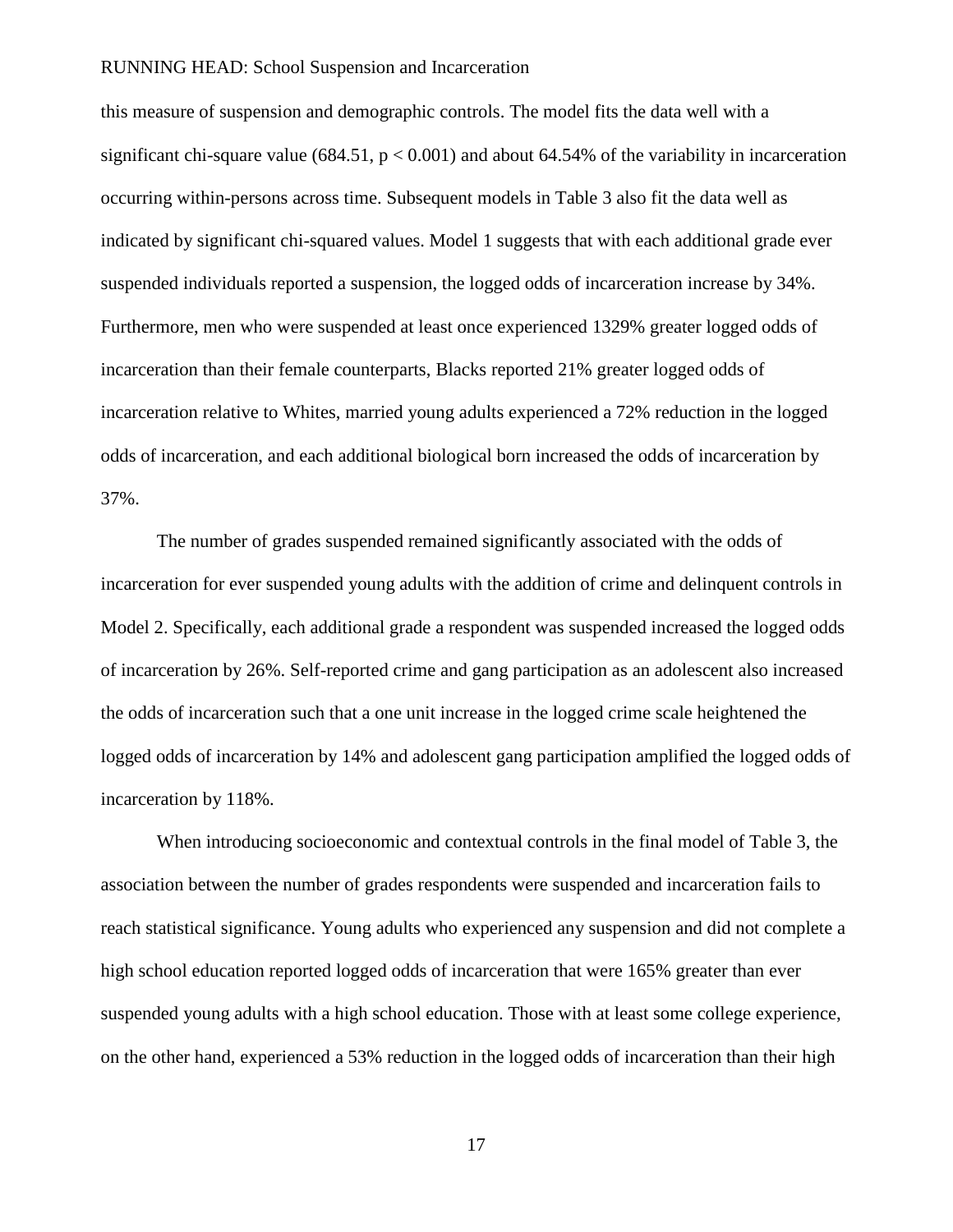school educated peers and young adults whose mother had a college degree reported 44% lower odds of incarceration than those whose mothers had a high school education.

\*\* Table 3 About Here \*\*

# **Discussion and Conclusion**

Through the lens of the life-course perspective (Elder, 1985; Farrington, 2003; Laub  $\&$ Sampson, 1993; Sampson & Laub, 2003), and situated alongside research investigating exclusionary school discipline and the "school-to-prison pipeline" metaphor (Wald & Losen, 2003; see also Crawley & Hirschfield, 2018; Hirschfield, 2018b; Mowen & Brent, 2016; Schollenberger, 2015; Rosenbaum, 2018), this study sought to examine the empirical relationship between school suspensions and incarceration during young adulthood. Leveraging 15 waves of data from the NLSY-97, results of mixed-effects models, overall, demonstrated a significant positive relationship between school suspensions experienced during adolescence and odds of later imprisonment, net the effect of key controls such as levels of crime and delinquency. The following section discusses results from the study, outlines their contributions to the school discipline/life-course literature, and proposes policy implications for recent trends in school discipline and punishment.

Our first broad aim of the study was to examine the relationship between suspension and incarceration across time at the bivariate level. Mirroring prior work (e.g., Losen & Martinez, 2013; Shollenberger, 2015), results of a time-series plot demonstrated a strong link between suspension and incarceration between age the ages of 18 and 26. However, it is possible that this bivariate relationship could be due to selection. That is, suspended youth may be more delinquent as youth (and thus, suspended) and criminal into adulthood (and therefore, incarcerated). To account for this effect, we then moved into the multivariate context and hypothesized that having experienced a suspension between grades 7-12 would be positively associated with the odds of incarceration even after accounting for key covariates including levels of offending. Results from mixed effects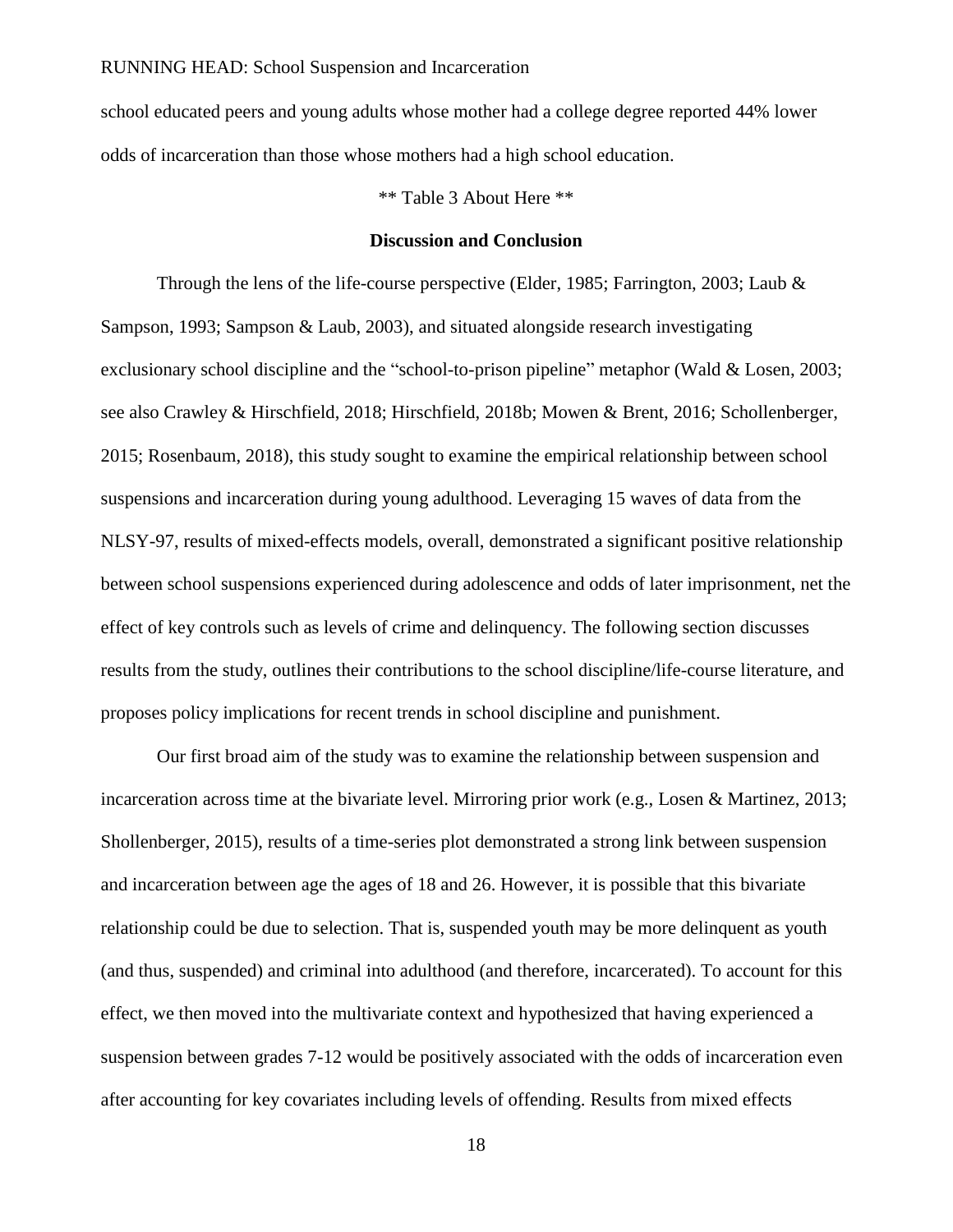regression model found support for this hypothesis. Specifically, our findings demonstrated that youth who experienced a suspension between grades 7-12 experienced significantly higher odds of incarceration as young adults, relative to youth who were never suspended. When placed within the life-course framework, this finding strongly suggests that school suspensions serve as a negative turning point that places youth at much greater risk of experiencing incarceration as they transition to adulthood. In short, this finding supports the notion of a "school-to-prison pipeline" whereby youth who experience exclusionary punishment in school are, in fact, put at significant risk of incarceration (Crawley & Hirschfield, 2018).

Finally, and largely drawing from the concept of *cumulative disadvantage* (Sampson & Laub, 1997), we then focused our analysis on only youth who reported receiving a suspension and hypothesized that a greater number of suspensions would relate to increasingly greater odds of incarceration. This hypothesis was not supported suggesting that the frequency of suspension does matter as much as the difference between no suspension and at least one suspension. In other words, the risk of incarceration during adulthood is expected to increase when a suspension is experienced, but subsequent suspensions are not associated with an additional increase in the odds of incarceration. This null finding echoes the finding of Liberman et al. (2014) who, using three waves of data from the Project on Human Development in Chicago Networks, examined the relationship between arrest and offending. Specifically, the authors found that the first arrest a youth received was significantly associated with increased offending, but the effect of subsequent arrests on offending was much smaller. Likewise, in the current study we find similar support for the notion that the first sanction of suspension is associated with much greater odds of incarceration (hypothesis one), but subsequent suspension experiences are not significantly associated with odds of incarceration (hypothesis two).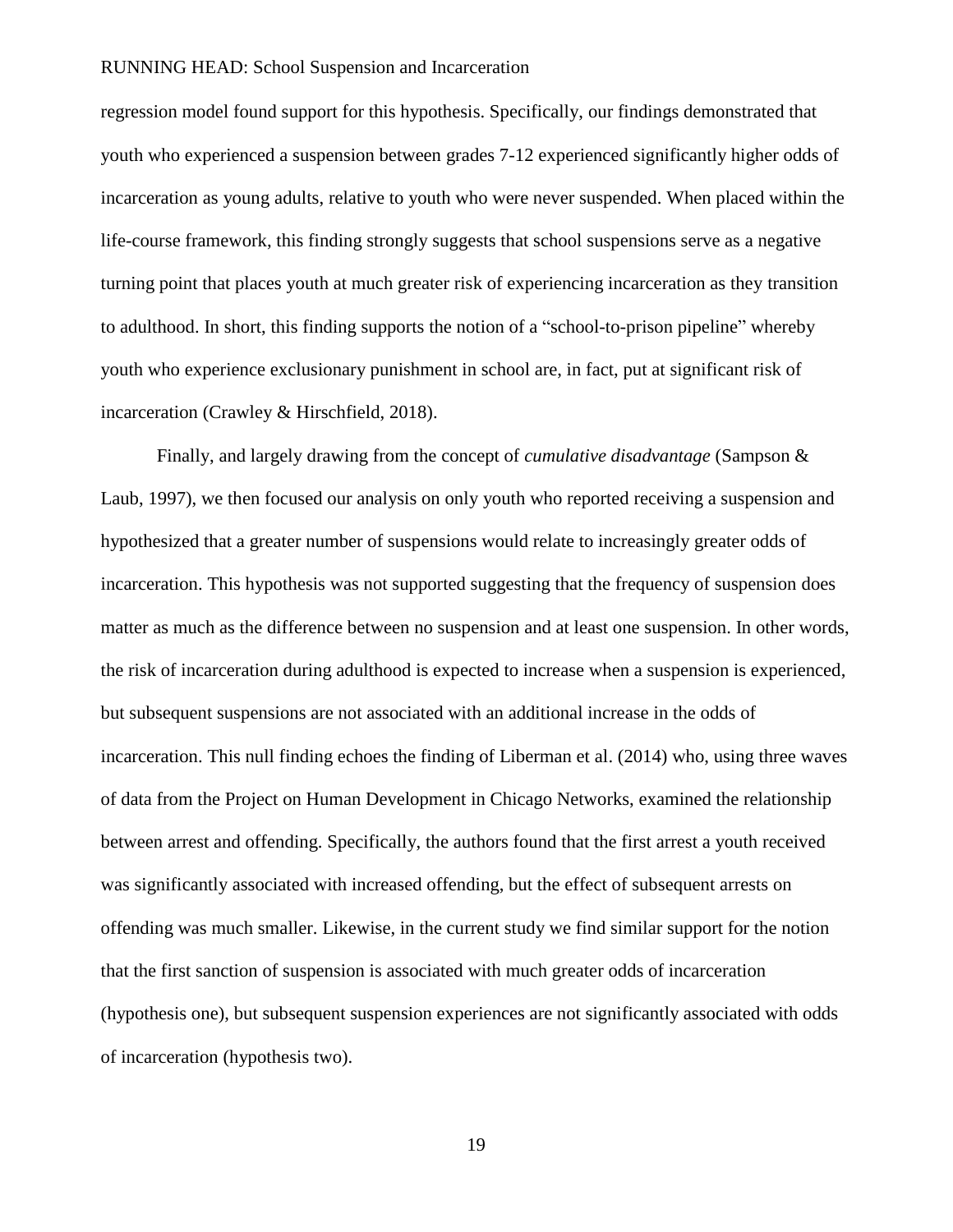Findings from the latter analysis, however, raise attention to one of the potential explanations for the relationship between suspension and incarceration. Specifically, in the analysis focused specifically on students who were suspended (results from Table 3), results showed that students who failed to complete high school were placed at significantly greater odds of incarceration relative to youth who did complete high school. This finding suggests that the relationship between suspension and incarceration may be partially mediated by educational attainment. Though subsequent studies should aim to unpack this finding further, this result echoes Caspi (1987) and Sampson and Laub's (1997) concepts of cumulative continuity and cumulative disadvantage. From this vantage point, experiencing exclusionary school sanctions may encourage additional negative outcomes – such as failure to complete high school – that progressively build on one another as they mortgage future conventional opportunities and reinforce life-trajectories heading toward imprisonment (Sampson & Laub, 1997). Our results, therefore, suggest that the effect of suspension on incarceration may be partially mediated by educational attrition highlighting the need for future research to explore additional mediating mechanisms through which the "schoolto-prison pipeline" may operate.

Overall, within the life-course literature, educational "snags" in the form of missed educational time, grade retention, and dropping out are linked to a host of adverse consequences for youth as they move into and through adulthood (Bersani & Chappie, 2007; Elder, 1998; Hagan et al., 1996; Jimerson, 1999; Moffitt, 1993; Pettit & Western, 2004; Sampson & Laub, 2003; Thornberry, Moore, & Christenson, 1985). Mounting research is converging on the idea that current punitive disciplinary strategies not only increase the likelihood of these "snags" but – perhaps more importantly – serve as anti-social turning points themselves (Mowen & Brent, 2016). However, research in this area has been limited to examining how exclusionary discipline impacts short-term effects on youths' academic and personal outcomes including arrest and juvenile justice contact (see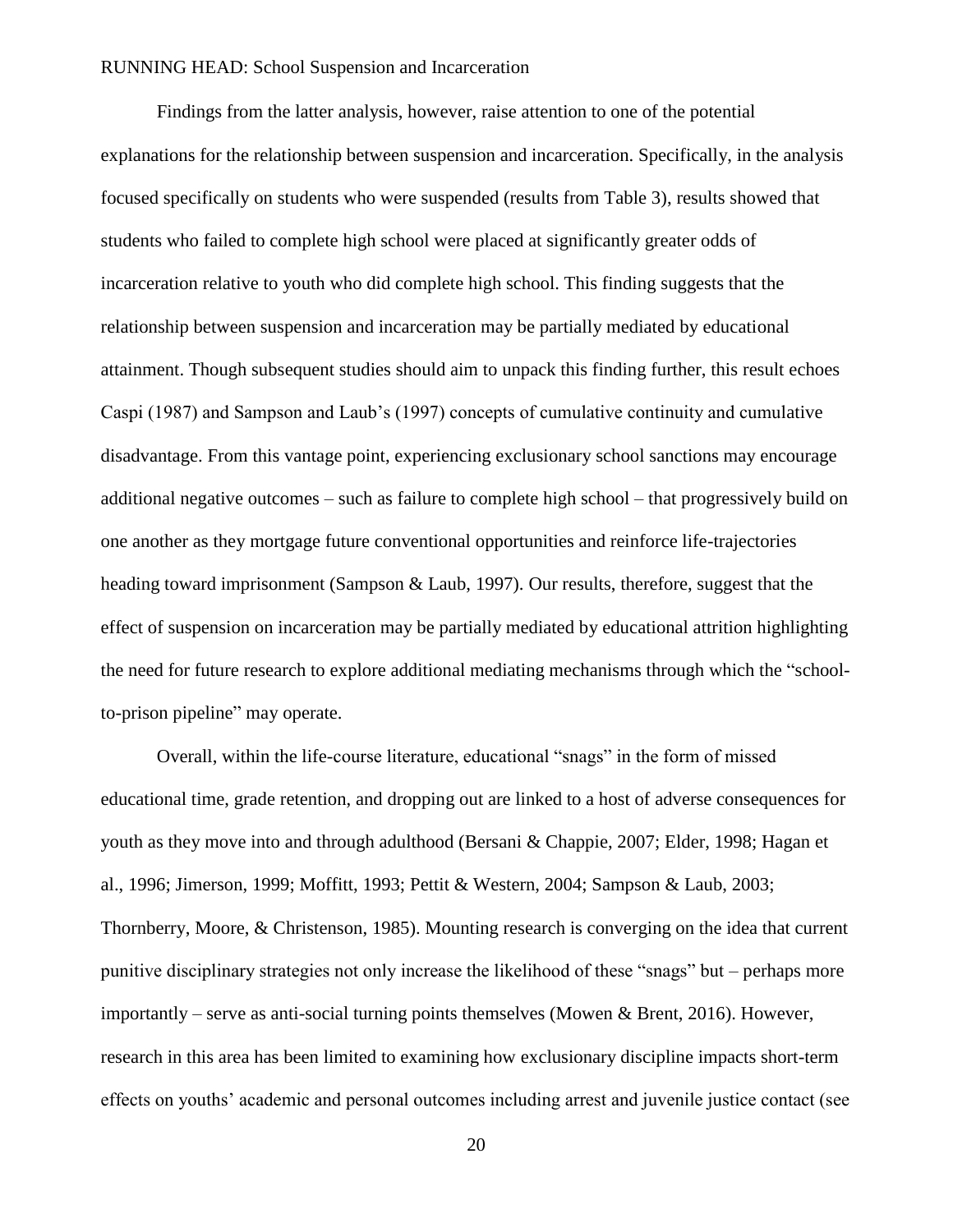Mowen & Brent, 2016; Welsh & Little, 2018). This study extends prior scholarship by locating school discipline within the longer life-course process by showing that suspensions – a disciplinary mechanism within a larger assemblage of punitive punishment practices – function as a negative turning point increasing the odds of incarceration as an adult.

Certainly, these results stack alongside others challenging the effectiveness of exclusionary punishment practices in their current form (see Welsh & Little, 2018). From a policy standpoint, these findings bolster recent calls for disciplinary reform, alternative strategies, and remedial practices (American Psychological Association Zero Tolerance Task Force, 2008; Gregory et al., 2015; Hirschfield, 2018b). Perhaps the most commonly cited includes the behavioral management system known as Positive Behavioral Interventions and Supports (PBIS). This approach seeks to enhance schools' response to student misconduct and the school climate through the use of effective, efficient, and equitable practices (see Sugai & Horner, 2002). Restorative justice principles have also been proposed which would address the damages and needs of all parties involved to remedy harms, address underlying issues, and prevent future misconduct (Gonzalez, 2017; Zehr, 2002). Others have outlined specific changes to how schools respond to student misconduct; these recommendations include supporting educators though professional training, ongoing data collection and analysis, collaborating with communities, working with families, and increasing the presence of mental health supports (Kupchik et al., 2015; Skiba & Losen, 2015; Winkler et al., 2017). While each strategy addresses the immediate outcomes of school discipline, it is likely they will also curb the findings here. However, it is important to note that there are likely to by ideological, financial, personnel, political, and institutional barriers that hinder such reform initiatives (Brent, 2019; Lohrmann et al., 2005).

Outside of the contributions of this research, there are several notable limitations. First is that the results presented under this study are limited to a sample of men and women born between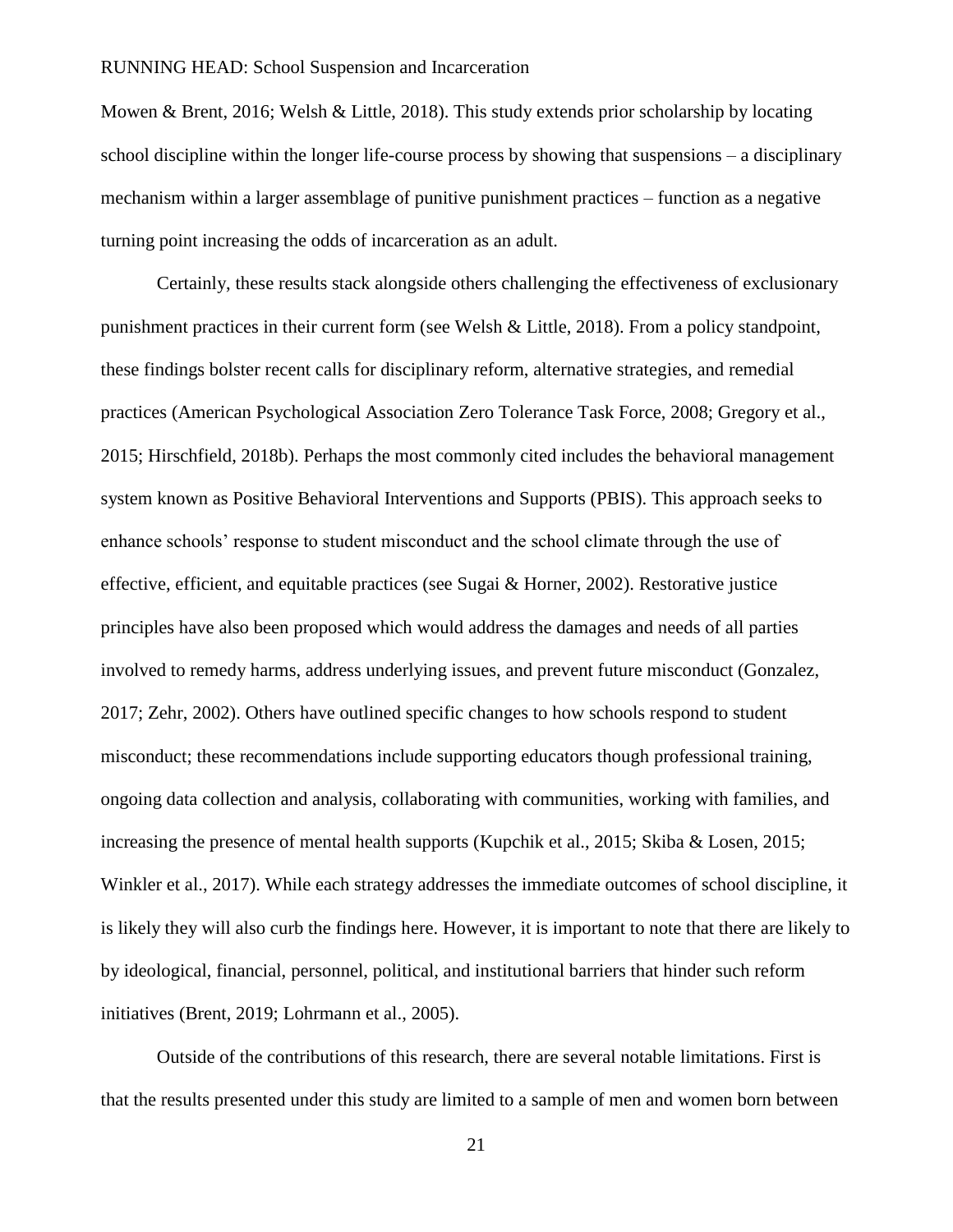1980 and 1984. Whether a positive association between school suspension and incarceration exists for more contemporary cohorts should be explored. Furthermore, the data only examine respondents into early adulthood. Future work should explore whether school suspension continues to be associated with greater odds of incarceration as men and women age through their adult lives. An important contribution the present study offers to the literature on school sanctions as a turning point is the lasting influence that suspensions can have throughout young adulthood. However, we do not explore the specific mechanisms by which suspensions are positively associated with incarceration. Suspensions, for example, could introduce teenagers to the criminal justice system through the growing presence of school resource officers. An understanding of the exact mechanisms by which suspended youth are more likely to experience contact with the criminal justice system would provide researchers and policy makers with a better understanding of ways to implement school sanctions that act as less of a turning point in the lives of young men and women.

Overall, this study builds on work documenting the negative effects associated with school discipline by situating their effects within youths' life-course. More specifically, it uncovers that – contrary to their disciplinary purpose – suspensions not only lead to negative short-term outcomes, but they also may incite adverse long-term outcomes extending into adulthood. When interpreted through the life-course perspective, these findings suggest that suspensions may serve as important anti-social turning points that reshape trajectories and usher youth toward incarceration later in life. This study also provides empirical evidence documenting the widely employed "school-to-prison pipeline" metaphor used within the literature. In a similar vein, findings uncover that suspensions serve as a significant disciplinary conduit within schools through which the "school-to-prison pipeline" operates.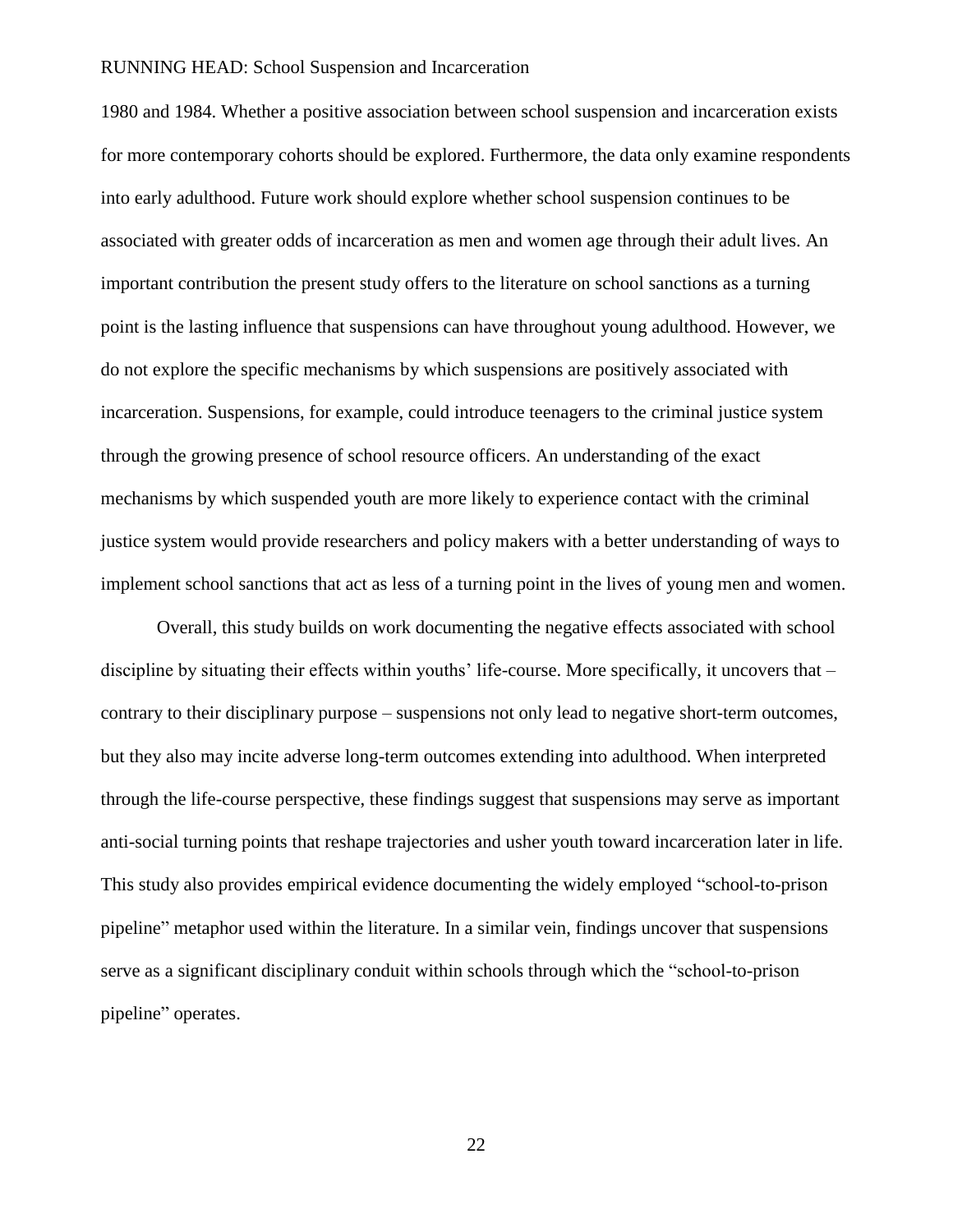### **References**

- Advancement Project. (2000). *Opportunities suspended: The devastating consequences of zero tolerance and school discipline.* Cambridge, MA: The Civil Right Project.
- American Psychological Association Zero Tolerance Task Force. (2008). Are zero tolerance policies effective in the schools? *American Psychologist, 63(9),* 852–862.
- Bersani, B. E., & Chappie, C. L. (2007). School failure as an adolescent turning point. *Sociological Focus*, 40(4), 370-391.
- Blumstein, A., Cohen, J., & Farrington, D.P. (1988). Criminal career research: Its value for criminology. *Criminology*, 26, 1–35.
- Blumstein, A., Cohen, J., Roth, J.A., & Visher, C.A. (1986). *Criminal Careers and "Career Criminals.*" Washington, DC: National Academy Press.
- Brent, J. (2019). Enduring dispositions: Examining punitive logics in the context of disciplinary reform. *Theoretical Criminology*, 23(1), 96-116.
- Carlson, M. J., & Furstenberg, F. F. (2006). The prevalence and correlates of multipartnered fertility among urban U.S. parents. *Journal of Marriage and Family, 68*(3), 718-732.
- Carson, E. A. (2018). Prisoners in 2016. U.S. Department of Justice, Bureau of Justice Statistics, NCJ 251149.
- Casella, R. (2006). *Selling us the fortress: The promotion of techno-security equipment for schools*. New York, NY: Routledge.
- Caspi, A. (1987). Personality in the Life Course. *Journal of Personality and Social Psychology,* 53, 1203-1213.
- Cernkovich, S. A., & Giordano, P. C. (1992). School bonding, race, and delinquency. *Criminology*, 30(2), 261-291.
- Crawley, K. & Hirschfield, P. (2018). Examining the School-to-Prison Pipeline Metaphor. In *Oxford Research Encyclopedia of Criminology.* Retrieved from http://oxfordre.com/criminology/view/10.1093/acrefore/9780190264079.001.0001/acrefore-9780190264079-e-346?print=pdf
- Curran, F.C. (2016). Estimating the effect of state zero tolerance laws on exclusionary discipline, racial discipline gaps, and student behavior. *Educational Evaluation and Policy Analysis*, 38(4), 647-668.
- Cuellar, A. E., & Markowitz, S. (2015). School suspension and the school-to-prison pipeline. International Review of Law and Economics, 43, 98-106.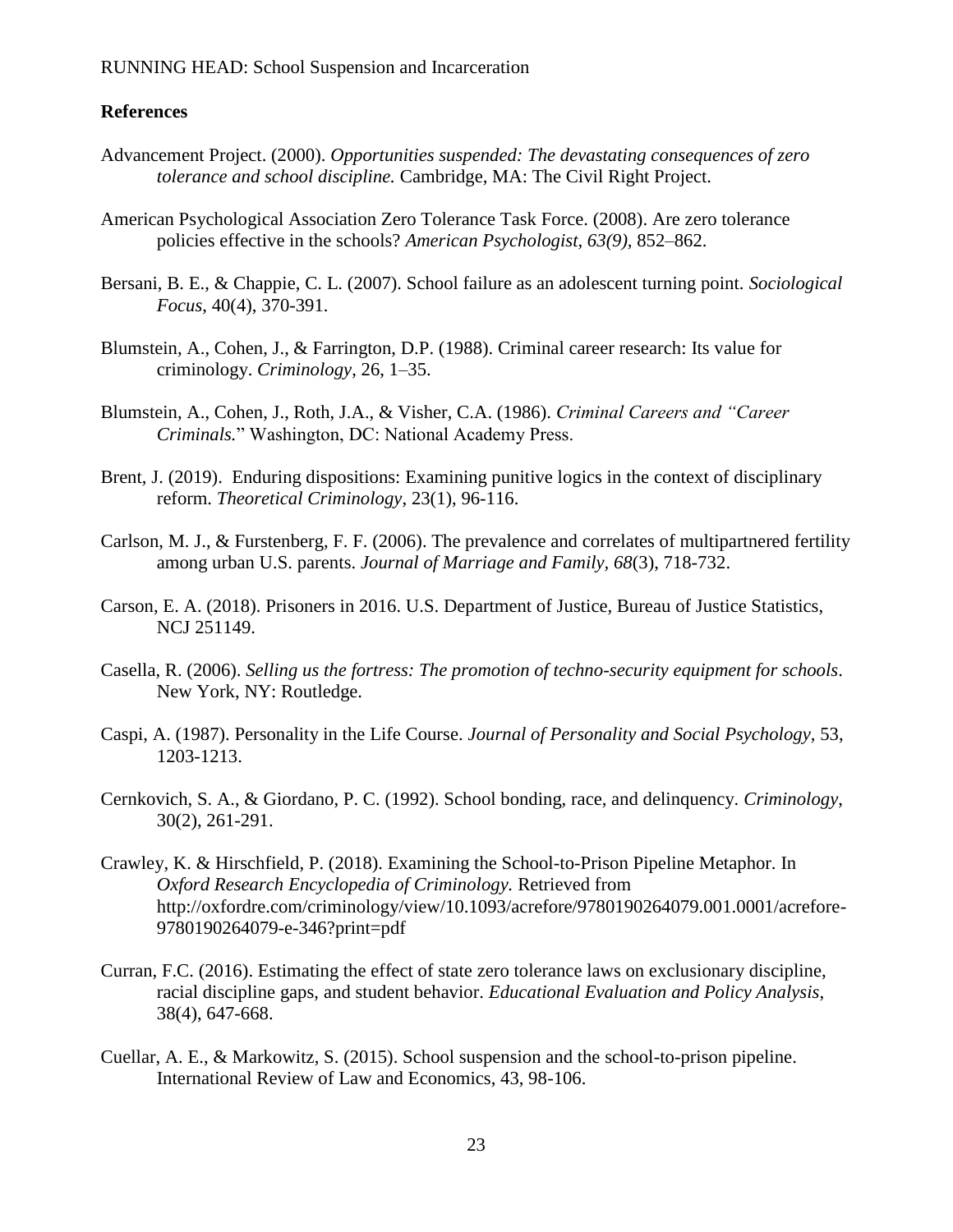- Curtis, A. J. (2014). Tracing the school-to-prison pipeline from zero-tolerance policies to juvenile justice dispositions. *Georgetown Law Journal*, 102(4), 1251–1277.
- Department of Education. (2018). *2015–2016 Civil Rights Data Collection: School climate and safety*. Washington, DC: U.S. Department of Education Office for Civil Rights.
- Elder, G.H. (1975). Age differentiation and the life course. *Annual Review of Sociology*, 1, 165–90.
- Elder, G.H. (1985). Perspectives on the Life Course. In G. Elder (Ed.) *Life Course Dynamics: Trajectories and Transitions, 1968-1980* (pp. 23-49). Ithaca, NY: Cornell University Press
- Elder, G. H. (1998). The Life Course as Developmental Theory. *Child Development,* 69(1), 1-12.
- Farrington, D. P. (2003). Developmental and life‐course criminology: Key theoretical and empirical issues – the 2002 Sutherland Award address. *Criminology*, 41(2), 221-225.
- Gregory, A., Clawson, K., Davis, A., & Gerewitz, J. (2016). The promise of restorative practices to transform teacher-student relationships and achieve equity in school discipline. *Journal of Educational and Psychological Consultation*, 26(4), 325-353.
- González, T., Sattler, H., & Buth, A.J. (2018). New directions in whole‐school restorative justice implementation. *Conflict Resolution Quarterly*. Advance online publication. doi: 10.1002/crq.21236.
- Hagan, J., MacMillan, R., & Wheaton, B. (1996). New kid in town: Social capital and the life course effects of family migration on children. *American Sociological Review*, 61(3), 368– 385.
- Heitzeg, N. (2009). Education or incarceration: Zero tolerance and the school to prison pipeline. *Forum on Public Policy*, 2, 1–12.
- Hirschfield, P.J. (2008). Preparing for prison? The criminalization of school discipline in the USA. *Theoretical Criminology,* 12(1), 79-101.
- Hirschfield, P. J. (2018a). Trends in school social control in the United States: Explaining patterns of decriminalization. In Deakin et al. (Eds.) *The Palgrave International Handbook of School Discipline, Surveillance, and Social Control* (pp 43-64). Cham, Switzerland: Palgrave Macmillan.

Hirschfield, P. J. (2018b). Schools and crime. *Annual Review of Criminology*, 1, 149-169.

- Hirschi, T., & Gottfredson, M. (1983). Age and the explanation of crime. *American Journal of Sociology*, 89(3), 552-584.
- Jimerson, S.R. (1999). On the failure of failure: Examining the association between early grade retention and education and employment outcomes during late adolescence. *Journal of School Psychology,* 37, 243-272.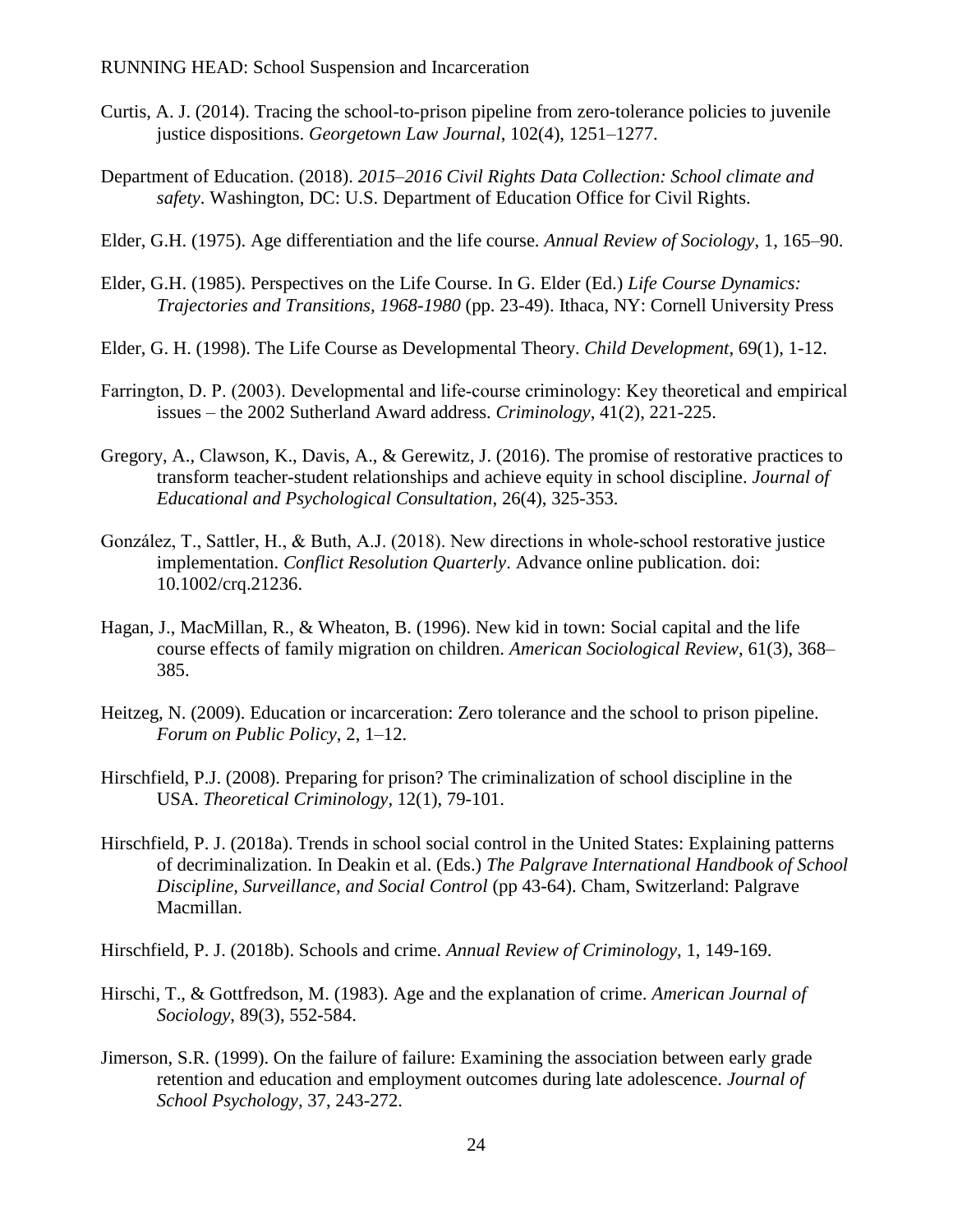- Johnson, M. K., Crosnoe, R., & Elder, G. H. (2011). Insights on Adolescence from a Life Course Perspective. *Journal of Research on Adolescence*, 21, 273-280.
- Kupchik, A. (2016). *The real school safety problem: The long-term consequences of harsh school punishment.* Oakland, CA: University of California Press.
- Kupchik, A. (2010). *Homeroom security: School discipline in the age of fear*. New York, NY: New York University Press.
- Kupchik, A., & Catlaw, T. J. (2015). Discipline and participation: The long-term effects of suspension and school security on the political and civic engagement of youth. *Youth & Society*, 47(1), 95-124.
- Laub, J.H. & Sampson, R.J. (2003). *Shared beginnings, divergent lives: Delinquent boys to age 70*. Cambridge, MA: Harvard University Press.
- Laub, J.H. & Sampson, R.J. (1993). Turning points in the life course: Why change matters to the study of crime. *Criminology*, 31, 301–25.
- Liberman, A. M., Kirk, D. S., & Kim, K. (2014). Labeling effects of first juvenile arrests: Secondary deviance and secondary sanctioning. *Criminology*, 52(3), 345-370.
- Loeber, R. (1982). The stability of antisocial and delinquent child behavior: A review. *Child Development*, 53, 1431-1446.
- Lohrmann, S., Forman, S., Martin, S., & Palmieri, M. (2008). Understanding school personnel's resistance to adopting schoolwide positive behavior support at a universal level of intervention. *Journal of Positive Behavior Interventions*, 10(4), 256-269.
- Losen, D. & Martinez, T. (2013). *Out of school and off track: The overuse of suspensions in American middle and high schools.* Los Angeles, CA: The UCLA Center for Civil Rights Remedies at the Civil Rights Project.
- Macmillan, R., & Hagan, J. (2004). Violence in the Transition to Adulthood: Adolescent Victimization, Education, and Socioeconomic Attainment in Later Life. *Journal of Research on Adolescence*, 14, 127-158.
- Moffitt, T. (1993). Adolescent-Limited and Life-Course-Persistent Antisocial Behavior: A Developmental Taxonomy. *Psychological Review,* 100, 674-701.
- Mowen, T., & Brent, J. (2016). School discipline as a turning point. *Journal of Research in Crime & Delinquency*, 53(5), 628–653.
- Mowen, T.J. (2015). Parental Involvement in Schools and the Role of School Security Measures. *Education and Urban Society*, 47, 830-848.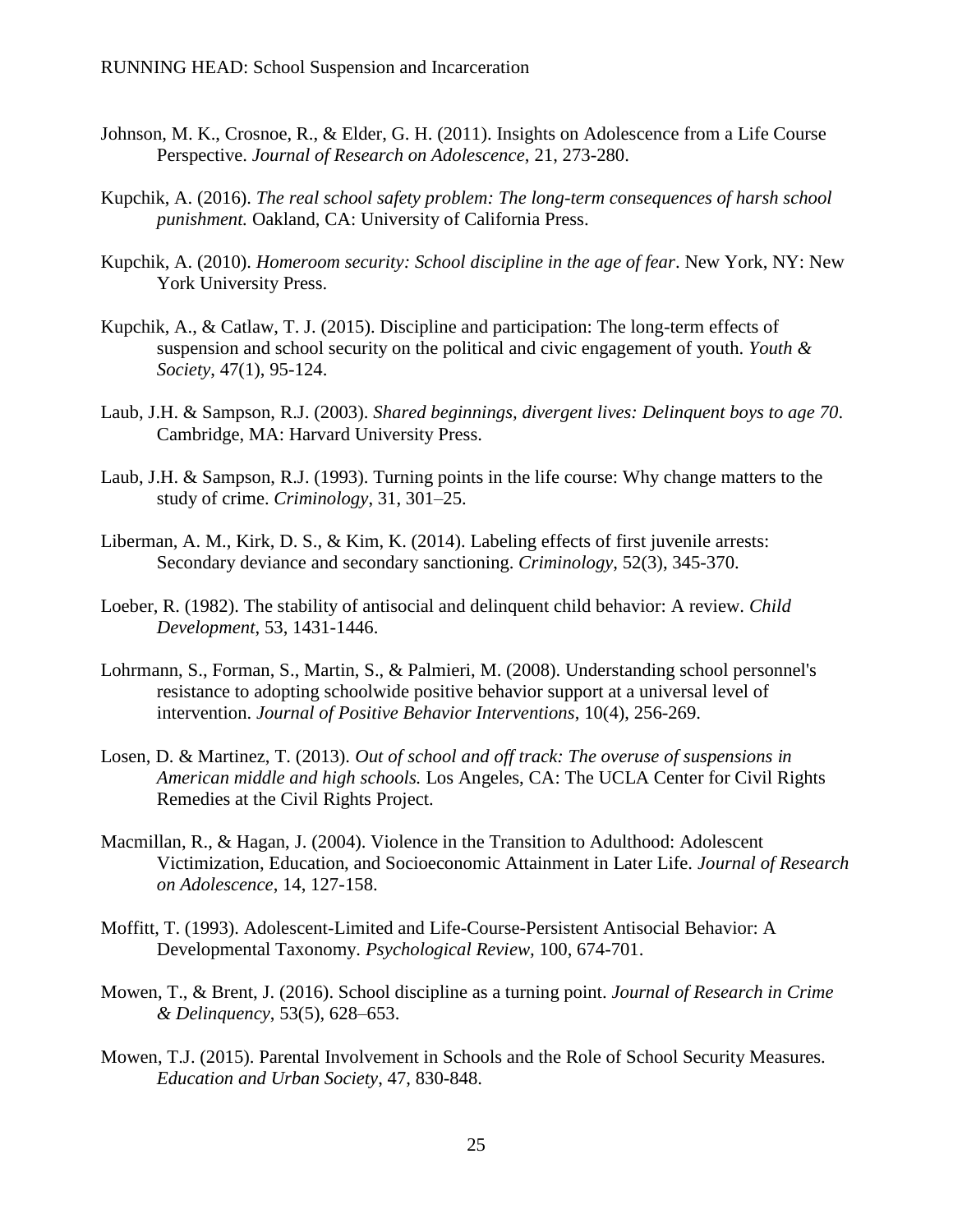- Musu-Gillette, L., Zhang, A., Wang, K., Zhang, J., & Oudekerk, B.A. (2018). *Indicators of school crime and safety: 2017* (NCES 2017- 064/NCJ 250650). Washington, DC: U.S. Department of Justice.
- Nolan, K. (2011). *Police in the hallways: Discipline in an urban high school*. Minneapolis, MN: University of Minnesota Press.
- Noltemeyer, A. L., Ward, R. M., & Mcloughlin, C. (2015). Relationship between school suspension and student outcomes: A meta-analysis. *School Psychology Review*, 44, 224–240.
- Pettit, B. & Western, B. (2004). Mass imprisonment and the life course: Race and class inequality in US incarceration. *American Sociological Review,* 69, 151-169.
- Phaneuf, S. W. (2009). *Security in Schools: Its Effect on Students*. El Paso, TX: LFB Scholarly Publishing.
- Rabe-Hesketh, S. & Skrondal, A. (2012). *Multilevel and Longitudinal Modeling Using Stata, Third Edition*. Stata Press, TX: College Station.
- Rocque, M., Jennings, W. G., Piquero, A. R., Ozkan, T., & Farrington, D. P. (2017). The importance of school attendance: Findings from the Cambridge Study in Delinquent Development on the life-course effects of truancy. *Crime & Delinquency*, 63, 592-612.
- Rosenbaum, J. (2018). Educational and criminal justice outcomes 12 years after school suspension. *Youth & Society*. Advance online publication. doi. 10.1177/0044118X17752208.
- Sampson, R.J. & Laub, J.H. (1997). A Life-Course Theory of Cumulative Disadvantage and the Stability of Delinquency. In T. Thornberry (Ed.) *Developmental Theories of Crime and Delinquency* (pp. 133-161). New Brunswick, NJ: Transaction Publishers.
- Sampson, R.J. & Laub, J.H. (1993). *Crime in the Making: Pathways and Turning Points throughout Life*. Cambridge, MA: Harvard University Press.
- Sampson, R.J. & and Laub, J.H. (2005). A general age-graded theory of crime: Lessons learned and the future of life-course criminology. In D. Farrington (Ed.) *Advances in Criminological Theory: Testing Integrated Development/Life Course Theories of Offending* (pp. 165-182). New York, NY: Routledge.
- Shollenberger, T. L. (2015). Racial disparities in school suspension and subsequent outcomes: Evidence from the national longitudinal survey of youth. In D. J. Losen (Ed.). *Closing the school discipline gap: Equitable remedies for excessive exclusion* (pp. 31–43). New York, NY: Teachers College Press.
- Simmons, L. (2017). *The prison school: Educational inequality and school discipline in the age of mass incarceration*. Oakland, CA: University of California Press.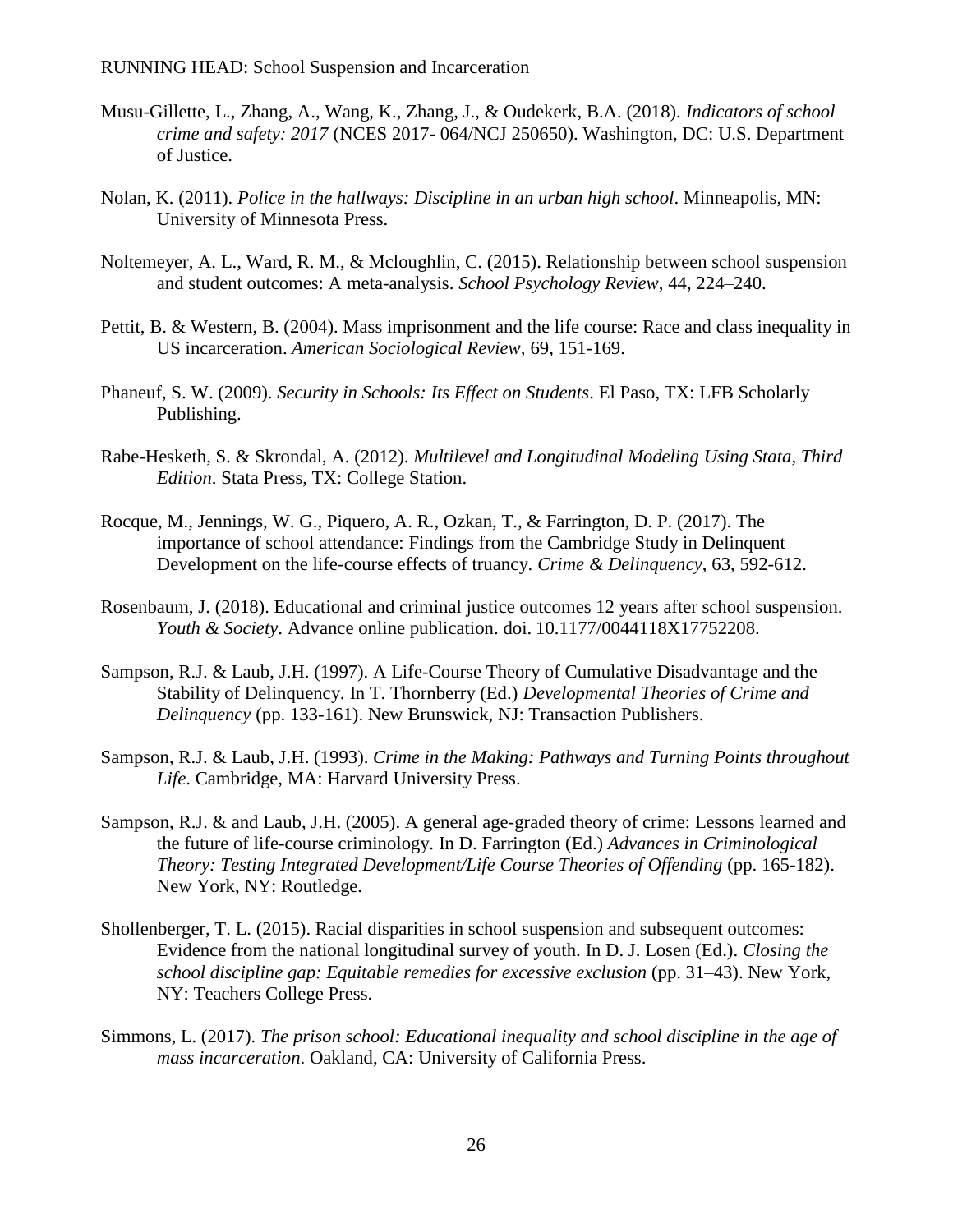- Skiba, R. J., Arredondo, M. I., & Williams, N. T. (2014). More than a metaphor: The contribution of exclusionary discipline to a school-to-prison pipeline. *Equity & Excellence in Education*, 47(4), 546-564.
- Skiba, R. J., & Losen, D. J. (2016). From Reaction to Prevention: Turning the Page on School Discipline. *American Educator*, 39(4), 4-11.
- Skiba, R. J., & Peterson, R. L. (2000). School discipline at a crossroads: From zero tolerance to early response. *Exceptional children*, 66(3), 335-346.
- Sugai, G., & Horner, R. (2002). The evolution of discipline practices: School-wide positive behavior supports. *Child & Family Behavior Therapy*, 24(1-2), 23-50.
- Thornberry, T.P., Moore, M., & Christenson, R.L. (1985). The Effect of Dropping Out of High School on Subsequent Criminal Behavior. *Criminology,* 23, 3-18.
- Wald, J. & Losen, D. (2003). *Defining and Redirecting a School-to-Prison Pipeline*. Framing Paper for the School-to-Prison Pipeline Research Conference. Cambridge, MA: The Civil Rights Project, Harvard University.
- Welsh, R. O., & Little, S. (2018). Caste and control in schools: A systematic review of the pathways, rates and correlates of exclusion due to school discipline. *Children and Youth Services Review*, 94, 315-339.
- Winkler, J. L., Walsh, M. E., de Blois, M., Maré, J., & Carvajal, S. C. (2017). Kind discipline: Developing a conceptual model of a promising school discipline approach. *Evaluation and program planning*, 62, 15-24.
- Wolf, K. C., & Kupchik, A. (2017). School suspensions and adverse experiences in adulthood. *Justice Quarterly*, 34(3), 407–430.
- Zehr, H. (2015). *The little book of restorative justice: Revised and updated*. New York, NY: Simon and Schuster.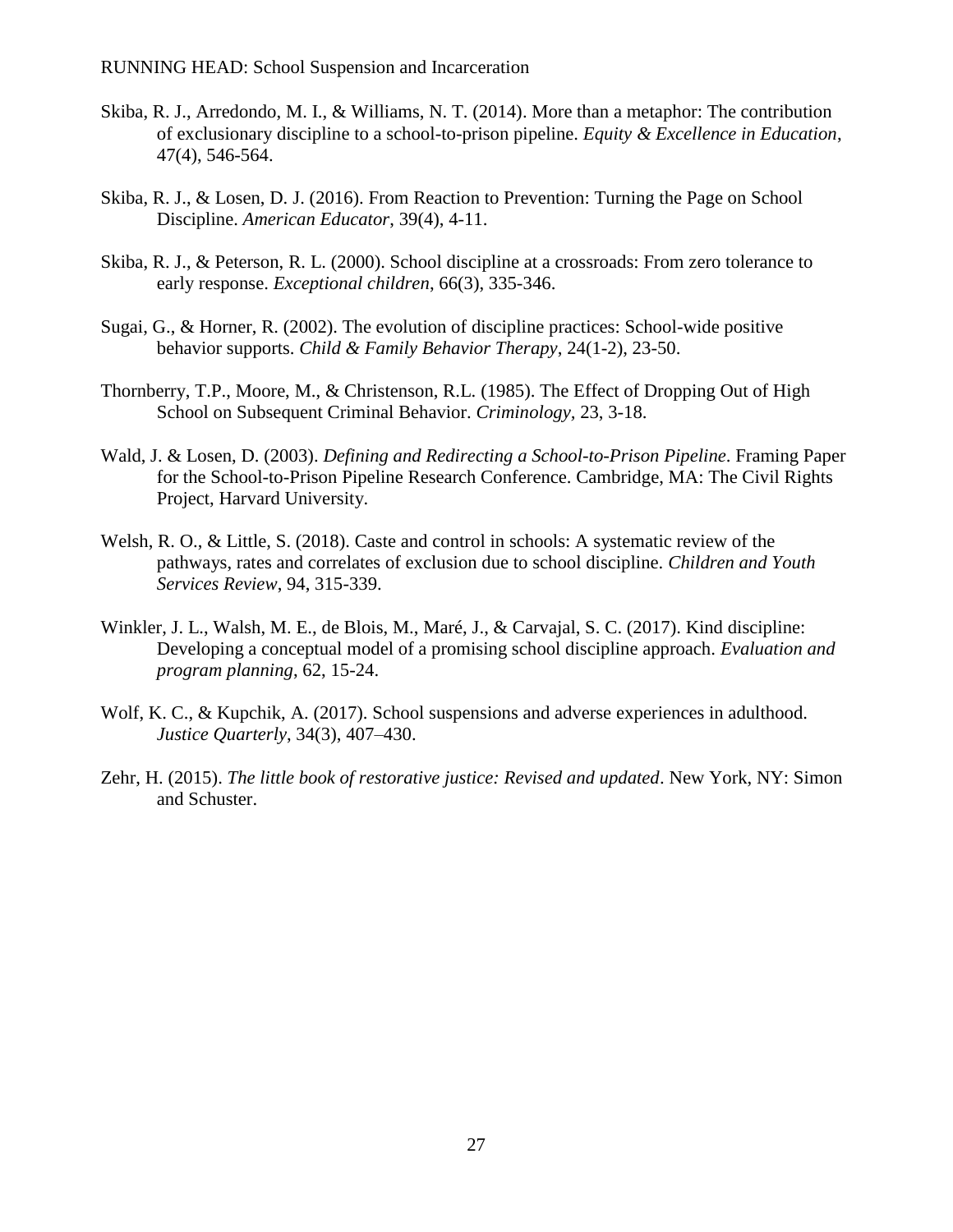# FIGURES



Figure 1. Percent of Respondents Who Experienced an Incarceration, by Suspension Status

Source: National Longitudinal Survey of Youth 1997, rounds 1-15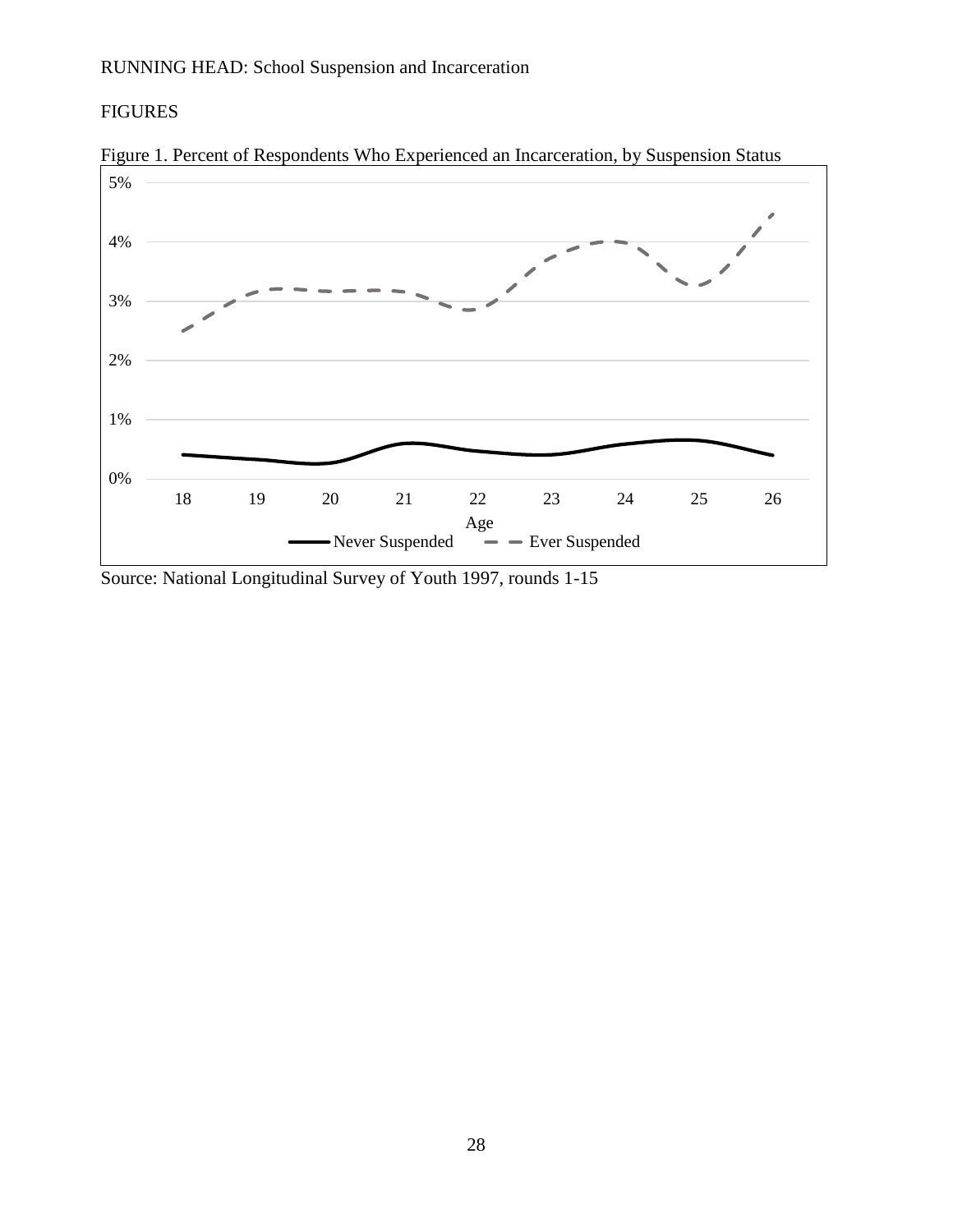# TABLES

Table 1. Descriptive Statistics for Variables Used in Multivariate Analyses

| <b>TI/TV</b> | Variable                                                                  | Mean       | <b>SD</b>  | Range            |              | Within SD                |  |
|--------------|---------------------------------------------------------------------------|------------|------------|------------------|--------------|--------------------------|--|
|              | <b>Dependent Variable</b>                                                 |            |            |                  |              |                          |  |
| TV           | Incarcerated                                                              | 0.015      | 0.112      | $\boldsymbol{0}$ | $\mathbf{1}$ | 0.092                    |  |
|              | <b>Independent Variables</b>                                              |            |            |                  |              |                          |  |
| TI           | <b>Ever Suspended</b>                                                     | 0.345      | 0.475      | $\overline{0}$   | 1            | --                       |  |
| TI           | Number of Grades Suspended (given<br>suspended during at least one grade) | 1.527      | 0.803      | $\mathbf{1}$     | 6            |                          |  |
|              | <b>Demographic Controls</b>                                               |            |            |                  |              |                          |  |
| TI           | Age (in years) at Round 1                                                 | 14.80      | 1.44       | 12.17            | 18.25        |                          |  |
| TI           | Male                                                                      | 0.498      | 0.500      | $\boldsymbol{0}$ | $\mathbf{1}$ |                          |  |
| TI           | Non-Hispanic White                                                        | 0.543      | 0.498      | $\boldsymbol{0}$ | $\mathbf{1}$ |                          |  |
| TI           | Non-Hispanic Black                                                        | 0.254      | 0.435      | $\mathbf{0}$     | $\mathbf{1}$ |                          |  |
| TI           | Hispanic                                                                  | 0.203      | 0.403      | $\boldsymbol{0}$ | 1            | $-$                      |  |
| TV           | Married                                                                   | 0.160      | 0.367      | $\boldsymbol{0}$ | $\mathbf{1}$ | 0.244                    |  |
| TV           | Number of Biological Children                                             | 0.441      | 0.824      | $\overline{0}$   | 8            | 0.428                    |  |
|              | <b>Criminal &amp; Delinquent Controls</b>                                 |            |            |                  |              |                          |  |
| TV           | Crime                                                                     | 7.190      | 51.390     | $\mathbf{0}$     | 1500         | 40.819                   |  |
| TI           | <b>Respondent Teen Gang Participation</b>                                 | 0.088      | 0.283      | $\boldsymbol{0}$ | 1            |                          |  |
| TI           | Most Peers Belong in Gang                                                 | 1.580      | 0.971      | 1                | 5            |                          |  |
| TI           | <b>Delinquent Peers</b>                                                   | 2.347      | 1.056      | 1                | 5            |                          |  |
|              | <b>Socioeconomic Controls</b>                                             |            |            |                  |              |                          |  |
| TV           | Less than High School                                                     | 0.220      | 0.415      | $\mathbf{0}$     | $\mathbf{1}$ | 0.108                    |  |
| TV           | High School or Equivalent                                                 | 0.328      | 0.470      | $\boldsymbol{0}$ | $\mathbf{1}$ | 0.250                    |  |
| TV           | Some College                                                              | 0.306      | 0.461      | $\mathbf{0}$     | 1            | 0.323                    |  |
| TV           | <b>Bachelor's Degree or More</b>                                          | 0.145      | 0.352      | $\overline{0}$   | 1            | 0.258                    |  |
| TV           | Income (in 1997 dollars)                                                  | \$46,696.9 | \$49,560.6 | \$0.0            | \$417,074.3  | \$36,574.1               |  |
| TI           | Mother Less than High School                                              | 0.230      | 0.421      | $\boldsymbol{0}$ | 1            | $\overline{\phantom{a}}$ |  |
| TI           | Mother High School or Equivalent                                          | 0.358      | 0.479      | $\mathbf{0}$     | 1            |                          |  |
| TI           | Mother Some College                                                       | 0.235      | 0.424      | $\boldsymbol{0}$ | $\mathbf{1}$ |                          |  |
| TI           | Mother Bachelor's Degree or More                                          | 0.178      | 0.382      | $\overline{0}$   | $\mathbf{1}$ |                          |  |
|              | <b>Contextual Controls</b>                                                |            |            |                  |              |                          |  |
| TV           | Living in the South                                                       | 0.398      | 0.489      | $\mathbf{0}$     | 1            | 0.132                    |  |
| TI           | <b>Family Routines</b>                                                    | 15.002     | 4.280      | $\boldsymbol{0}$ | 28           |                          |  |
| TI           | <b>School Bonds</b>                                                       | 15.113     | 2.429      | 5                | 20           | $-$                      |  |

Note:  $TI = time-invariant$ ;  $TV = time-variant$ ;  $SD = standard deviation$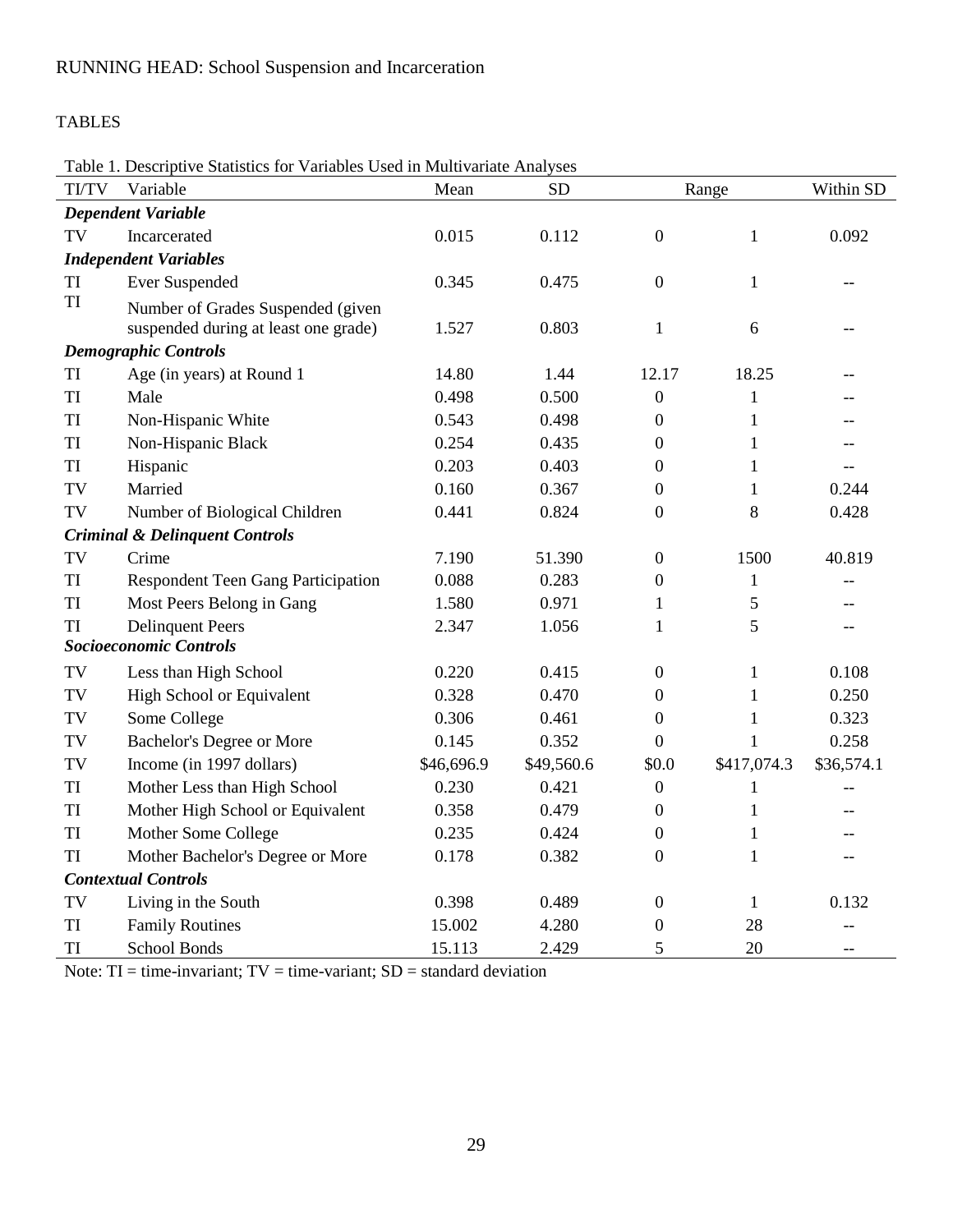Table 2. Mixed Effects Regression Models Predicting the Odds of Incarceration ( $n = 7,623$ )

|                                                 |         | Model 1    |           |                          | Model 2    |                          |         | Model 3    |           |  |
|-------------------------------------------------|---------|------------|-----------|--------------------------|------------|--------------------------|---------|------------|-----------|--|
|                                                 | ß       | <b>SE</b>  | <b>OR</b> | $\beta$                  | <b>SE</b>  | <b>OR</b>                | $\beta$ | <b>SE</b>  | <b>OR</b> |  |
| <b>Ever Suspended</b>                           | 2.28    | $0.18***$  | 9.78      | 1.97                     | $0.18***$  | 7.17                     | 1.35    | $0.17***$  | 3.87      |  |
| <b>Demographic Controls</b>                     |         |            |           |                          |            |                          |         |            |           |  |
| Age (in years) at Round 1                       | 0.00    | 1.15       | 0.21      | $-1.92$                  | 1.15       | 0.15                     | $-1.72$ | 1.08       | 0.18      |  |
| Age (in years) at Round 1 Squared               | 0.05    | 0.04       | 1.06      | 0.06                     | 0.04       | 1.07                     | 0.06    | 0.04       | 1.06      |  |
| Male                                            | 2.41    | $0.21$ *** | 11.15     | 2.30                     | $0.21$ *** | 10.00                    | 2.11    | $0.19***$  | 8.21      |  |
| $Race/Ethnicity$ (ref. = non-Hispanic White)    |         |            |           |                          |            |                          |         |            |           |  |
| Non-Hispanic Black                              | 0.63    | $0.18$ *** | 1.88      | 0.61                     | $0.18***$  | 1.83                     | 0.42    | $0.18*$    | 1.52      |  |
| Hispanic                                        | 0.28    | 0.21       | 1.32      | 0.27                     | 0.21       | 1.31                     | 0.10    | 0.21       | 1.10      |  |
| Married                                         | $-1.33$ | $0.25$ *** | 0.26      | $-1.28$                  | $0.25$ *** | 0.28                     | $-1.17$ | $0.24$ *** | 0.31      |  |
| Number of Biological Children                   | 0.40    | $0.07$ *** | 1.49      | 0.38                     | $0.07$ *** | 1.46                     | 0.25    | $0.07$ *** | 1.29      |  |
| <b>Criminal &amp; Delinquent Controls</b>       |         |            |           |                          |            |                          |         |            |           |  |
| $log(C$ rime)                                   |         |            |           | 0.18                     | $0.03$ *** | 1.20                     | 0.17    | $0.03$ *** | 1.18      |  |
| <b>Respondent Teen Gang Participation</b>       |         |            |           | 0.95                     | $0.20$ *** | 2.58                     | 0.70    | $0.19***$  | 2.02      |  |
| Most Peers Belong in Gang                       |         |            |           | $-0.03$                  | 0.08       | 0.97                     | $-0.09$ | 0.08       | 0.91      |  |
| <b>Delinquent Peers</b>                         |         |            |           | 0.19                     | $0.10*$    | 1.21                     | 0.13    | 0.09       | 1.14      |  |
| Socioeconomic Controls                          |         |            |           |                          |            |                          |         |            |           |  |
| Educational Attainment ( $ref. = High School$ ) |         |            |           |                          |            |                          |         |            |           |  |
| Less than High School                           |         |            |           |                          |            |                          | 1.15    | $0.16***$  | 3.15      |  |
| Some College                                    |         |            |           |                          |            | $\overline{\phantom{a}}$ | $-0.67$ | $0.21**$   | 0.51      |  |
| <b>Bachelor's Degree or More</b>                |         |            |           |                          |            | $\overline{\phantom{a}}$ | $-1.67$ | $0.49$ *** | 0.19      |  |
| Income (in 1997 dollars)                        |         |            |           |                          |            |                          | 0.00    | $0.00*$    | 1.00      |  |
| Mother's Education (ref. $=$ High School)       |         |            |           |                          |            |                          |         |            |           |  |
| Less than High School                           |         |            |           |                          |            | ۰                        | $-0.13$ | 0.18       | 0.88      |  |
| Some College                                    |         |            |           |                          |            | $\overline{\phantom{a}}$ | $-0.42$ | $0.21 *$   | 0.65      |  |
| <b>Bachelor's Degree or More</b>                |         |            |           |                          |            | $\overline{\phantom{0}}$ | $-0.10$ | 0.26       | 0.91      |  |
| <b>Contextual Controls</b>                      |         |            |           |                          |            |                          |         |            |           |  |
| Living in the South                             |         |            |           |                          |            |                          | $-0.09$ | 0.15       | 0.91      |  |
| <b>Family Routines</b>                          |         |            |           |                          |            |                          | 0.01    | 0.02       | 1.02      |  |
| School Bonds                                    |         |            |           | $\overline{\phantom{a}}$ |            | $\overline{\phantom{a}}$ | $-0.04$ | 0.03       | 0.96      |  |
| Random Intercept                                | 0.83    | 8.52       | 2.29      | 3.62                     | 8.50       | 37.23                    | 3.86    | 8.00       | 47.45     |  |
| Chi-Squared                                     |         | 915.54 *** |           |                          | 872.86 *** |                          |         | 686.3 ***  |           |  |
| Percent of Within-Person Variation              |         | 66.44 %    |           |                          | 65.45 %    |                          |         | 59.82 %    |           |  |
|                                                 |         |            |           |                          |            |                          |         |            |           |  |

\*p < 0.05; \*\*p < 0.01; \*\*\*p < 0.001